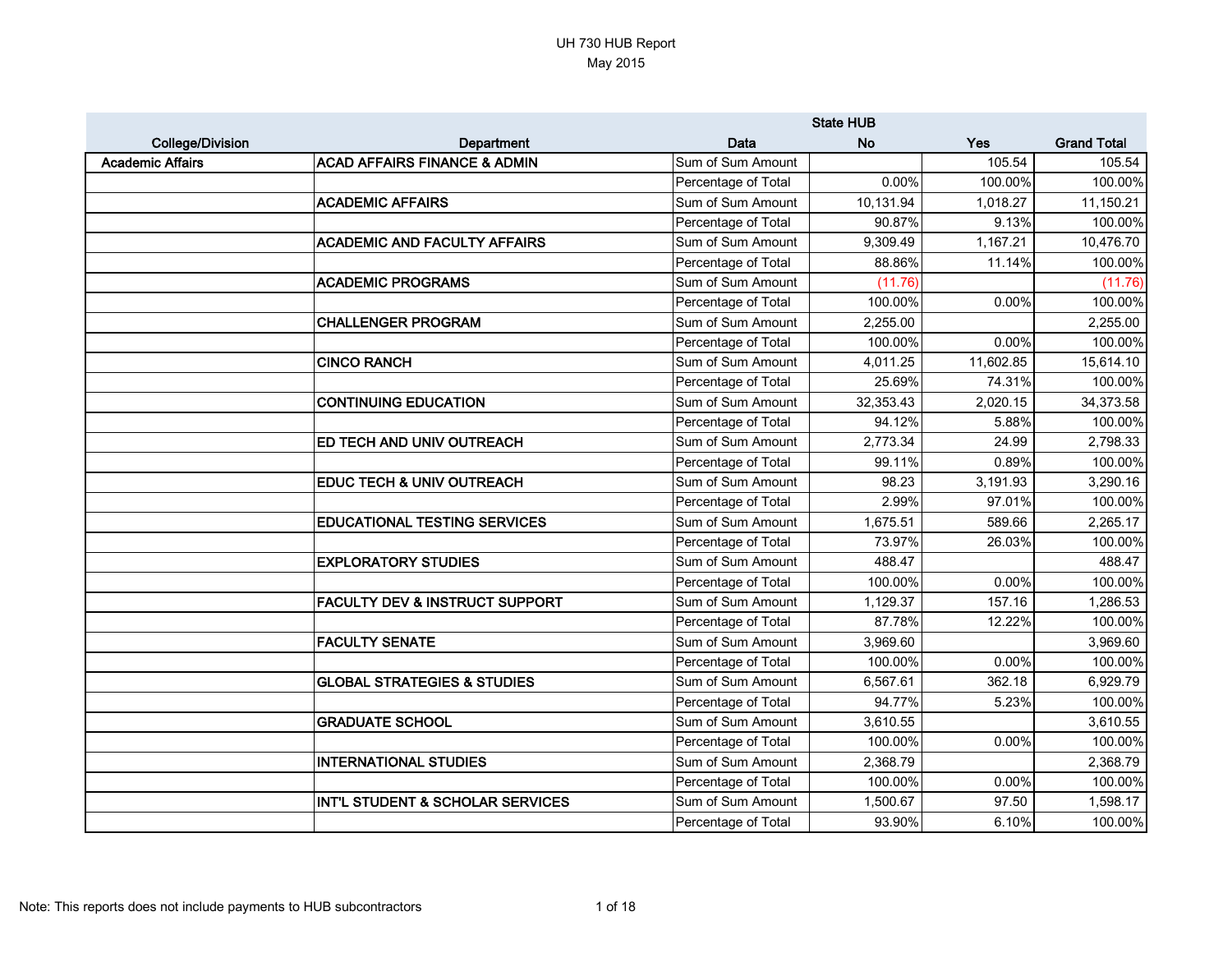|                                      |                                      |                     | <b>State HUB</b> |           |                    |
|--------------------------------------|--------------------------------------|---------------------|------------------|-----------|--------------------|
| <b>College/Division</b>              | Department                           | Data                | <b>No</b>        | Yes       | <b>Grand Total</b> |
| <b>Academic Affairs</b>              | LEARNING SUPPORT SERVICES            | Sum of Sum Amount   | 520.44           |           | 520.44             |
|                                      |                                      | Percentage of Total | 100.00%          | 0.00%     | 100.00%            |
|                                      | <b>MEASUREMENT AND EVALUATION</b>    | Sum of Sum Amount   | 164.31           |           | 164.31             |
|                                      |                                      | Percentage of Total | 100.00%          | 0.00%     | 100.00%            |
|                                      | <b>ONLINE FUNCTIONAL SUPPORT</b>     | Sum of Sum Amount   | 130.12           | 116.00    | 246.12             |
|                                      |                                      | Percentage of Total | 52.87%           | 47.13%    | 100.00%            |
|                                      | <b>POLICY &amp; PLANNING</b>         | Sum of Sum Amount   | 4,300.84         |           | 4,300.84           |
|                                      |                                      | Percentage of Total | 100.00%          | 0.00%     | 100.00%            |
|                                      | <b>STEM CENTER</b>                   | Sum of Sum Amount   |                  | 27.54     | 27.54              |
|                                      |                                      | Percentage of Total | 0.00%            | 100.00%   | 100.00%            |
|                                      | <b>TRANSFER ADVISING PROGRAM</b>     | Sum of Sum Amount   |                  | 34.49     | 34.49              |
|                                      |                                      | Percentage of Total | 0.00%            | 100.00%   | 100.00%            |
|                                      | <b>UH ENERGY</b>                     | Sum of Sum Amount   | 5,031.61         | 4,430.92  | 9,462.53           |
|                                      |                                      | Percentage of Total | 53.17%           | 46.83%    | 100.00%            |
|                                      | UH OFF-CAMPUS SUPPORT                | Sum of Sum Amount   | 3,843.08         | 812.50    | 4,655.58           |
|                                      |                                      | Percentage of Total | 82.55%           | 17.45%    | 100.00%            |
|                                      | <b>UH SUGAR LAND</b>                 | Sum of Sum Amount   | 101,068.48       | 38,972.17 | 140,040.65         |
|                                      |                                      | Percentage of Total | 72.17%           | 27.83%    | 100.00%            |
|                                      | UNDERGRADUATE ACADEMIC AFFAIRS       | Sum of Sum Amount   | 228.42           |           | 228.42             |
|                                      |                                      | Percentage of Total | 100.00%          | 0.00%     | 100.00%            |
|                                      | UNDERGRADUATE STUDENT SUCCESS        | Sum of Sum Amount   | 3,920.98         | 846.91    | 4,767.89           |
|                                      |                                      | Percentage of Total | 82.24%           | 17.76%    | 100.00%            |
|                                      | UNDERGRADUATE STUDENT SUCCESS CTR    | Sum of Sum Amount   | 164.31           |           | 164.31             |
|                                      |                                      | Percentage of Total | 100.00%          | 0.00%     | 100.00%            |
|                                      | <b>WRITING CENTER</b>                | Sum of Sum Amount   | 472.12           | 346.83    | 818.95             |
|                                      |                                      | Percentage of Total | 57.65%           | 42.35%    | 100.00%            |
| Academic Affairs Sum of Sum Amount   |                                      |                     | 202,076.20       | 65,924.80 | 268,001.00         |
| Academic Affairs Percentage of Total |                                      |                     | 75.40%           | 24.60%    | 100.00%            |
| <b>Administration and Finance</b>    | <b>ADMINISTRATION &amp; FINANCE</b>  | Sum of Sum Amount   | 618.99           | 810.74    | 1,429.73           |
|                                      |                                      | Percentage of Total | 43.29%           | 56.71%    | 100.00%            |
|                                      | <b>AUXILIARY SERVICES OPERATIONS</b> | Sum of Sum Amount   | 10,197.22        | 246.99    | 10,444.21          |
|                                      |                                      | Percentage of Total | 97.64%           | 2.36%     | 100.00%            |
|                                      | <b>BUDGET</b>                        | Sum of Sum Amount   | 376.63           |           | 376.63             |
|                                      |                                      | Percentage of Total | 100.00%          | $0.00\%$  | 100.00%            |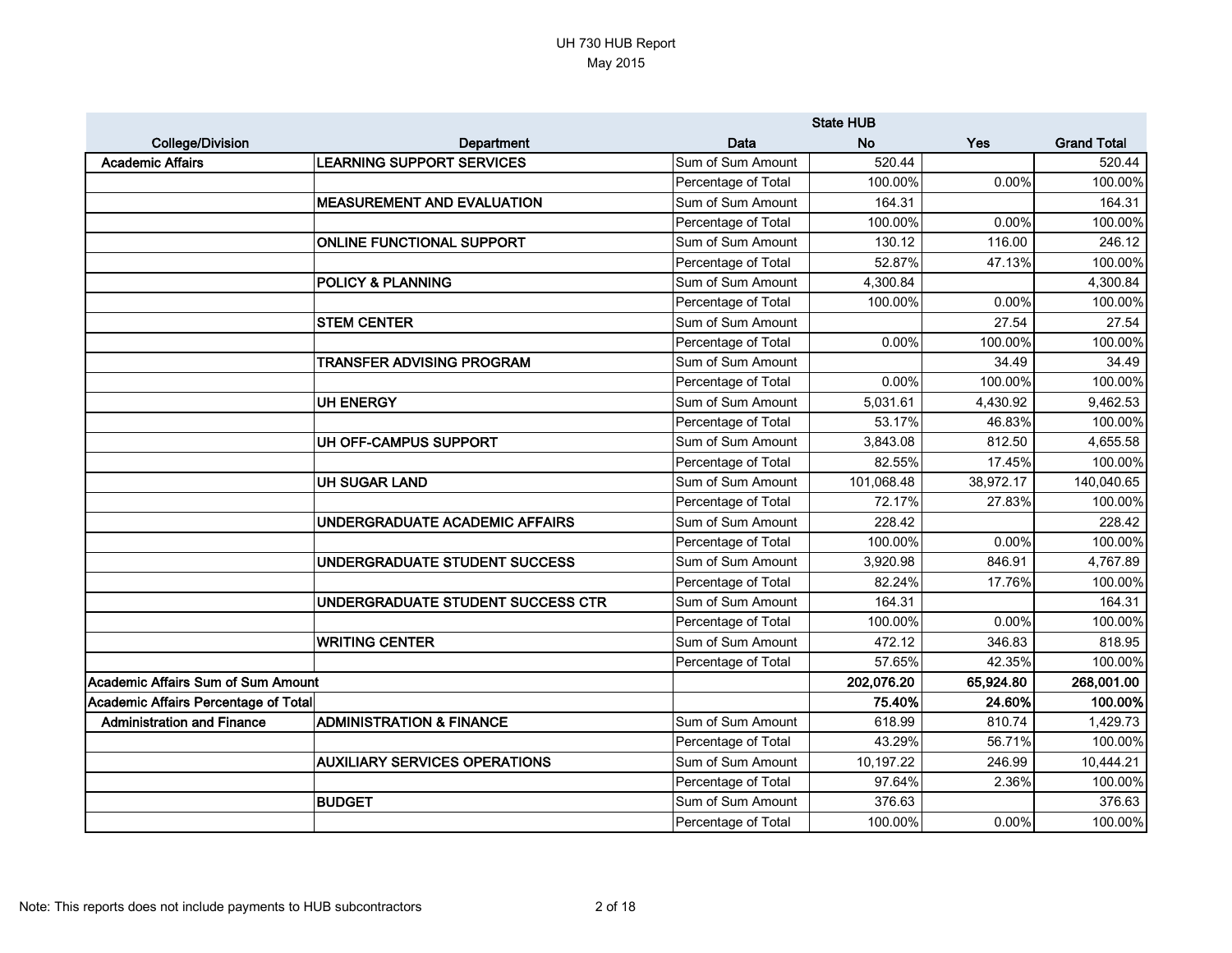|                                   |                                               |                     | <b>State HUB</b> |           |                    |
|-----------------------------------|-----------------------------------------------|---------------------|------------------|-----------|--------------------|
| <b>College/Division</b>           | Department                                    | Data                | <b>No</b>        | Yes       | <b>Grand Total</b> |
| <b>Administration and Finance</b> | <b>BUSINESS SERVICES</b>                      | Sum of Sum Amount   | 641.13           | 3,026.92  | 3,668.05           |
|                                   |                                               | Percentage of Total | 17.48%           | 82.52%    | 100.00%            |
|                                   | <b>BUSINESS SERVICES PLANTOPS</b>             | Sum of Sum Amount   | 3,260.33         |           | 3,260.33           |
|                                   |                                               | Percentage of Total | 100.00%          | 0.00%     | 100.00%            |
|                                   | <b>CENTRAL FACILITY SERVICES</b>              | Sum of Sum Amount   | 516.30           | 58.76     | 575.06             |
|                                   |                                               | Percentage of Total | 89.78%           | 10.22%    | 100.00%            |
|                                   | <b>COUGAR CARD</b>                            | Sum of Sum Amount   | 2,170.10         | 548.40    | 2,718.50           |
|                                   |                                               | Percentage of Total | 79.83%           | 20.17%    | 100.00%            |
|                                   | <b>DEPT OF PUBLIC SAFETY ADMINIST</b>         | Sum of Sum Amount   | 12,627.00        | 1,790.00  | 14,417.00          |
|                                   |                                               | Percentage of Total | 87.58%           | 12.42%    | 100.00%            |
|                                   | <b>ENTERPRISE SYSTEMS</b>                     | Sum of Sum Amount   | 239,825.66       | 90,383.17 | 330,208.83         |
|                                   |                                               | Percentage of Total | 72.63%           | 27.37%    | 100.00%            |
|                                   | <b>ENV HEALTH &amp; LIFE SAFETY</b>           | Sum of Sum Amount   | 2,817.54         | 183.61    | 3,001.15           |
|                                   |                                               | Percentage of Total | 93.88%           | 6.12%     | 100.00%            |
|                                   | <b>FACILITIES MANAGEMENT</b>                  | Sum of Sum Amount   | 59,897.21        | 69,554.71 | 129,451.92         |
|                                   |                                               | Percentage of Total | 46.27%           | 53.73%    | 100.00%            |
|                                   | <b>FACILITIES OPERATION &amp; MAINT</b>       | Sum of Sum Amount   | 30,405.67        | 2,080.00  | 32,485.67          |
|                                   |                                               | Percentage of Total | 93.60%           | 6.40%     | 100.00%            |
|                                   | <b>FACILITIES PLANNING &amp; CONSTRUCTION</b> | Sum of Sum Amount   | 5,241,982.39     | 72,380.53 | 5,314,362.92       |
|                                   |                                               | Percentage of Total | 98.64%           | 1.36%     | 100.00%            |
|                                   | <b>FINANCE-A&amp;F</b>                        | Sum of Sum Amount   | 888.59           | 963.30    | 1,851.89           |
|                                   |                                               | Percentage of Total | 47.98%           | 52.02%    | 100.00%            |
|                                   | FIRE LIFE SAFETY SERVICES                     | Sum of Sum Amount   | 161.98           |           | 161.98             |
|                                   |                                               | Percentage of Total | 100.00%          | 0.00%     | 100.00%            |
|                                   | HIGH PERFORMANCE & COMPUTING & NETWK          | Sum of Sum Amount   | 2,843.04         |           | 2,843.04           |
|                                   |                                               | Percentage of Total | 100.00%          | 0.00%     | 100.00%            |
|                                   | <b>HUMAN RESOURCES</b>                        | Sum of Sum Amount   | 4,067.23         | 923.11    | 4,990.34           |
|                                   |                                               | Percentage of Total | 81.50%           | 18.50%    | 100.00%            |
|                                   | <b>INST - BUSINESS SERVICES</b>               | Sum of Sum Amount   | 4,019,396.50     |           | 4,019,396.50       |
|                                   |                                               | Percentage of Total | 100.00%          | 0.00%     | 100.00%            |
|                                   | <b>INST - FINANCE</b>                         | Sum of Sum Amount   | 7,599.75         |           | 7,599.75           |
|                                   |                                               | Percentage of Total | 100.00%          | 0.00%     | 100.00%            |
|                                   | <b>INST - FINANCIAL ACCOUNTING</b>            | Sum of Sum Amount   | 794.55           | 977.44    | 1,771.99           |
|                                   |                                               | Percentage of Total | 44.84%           | 55.16%    | 100.00%            |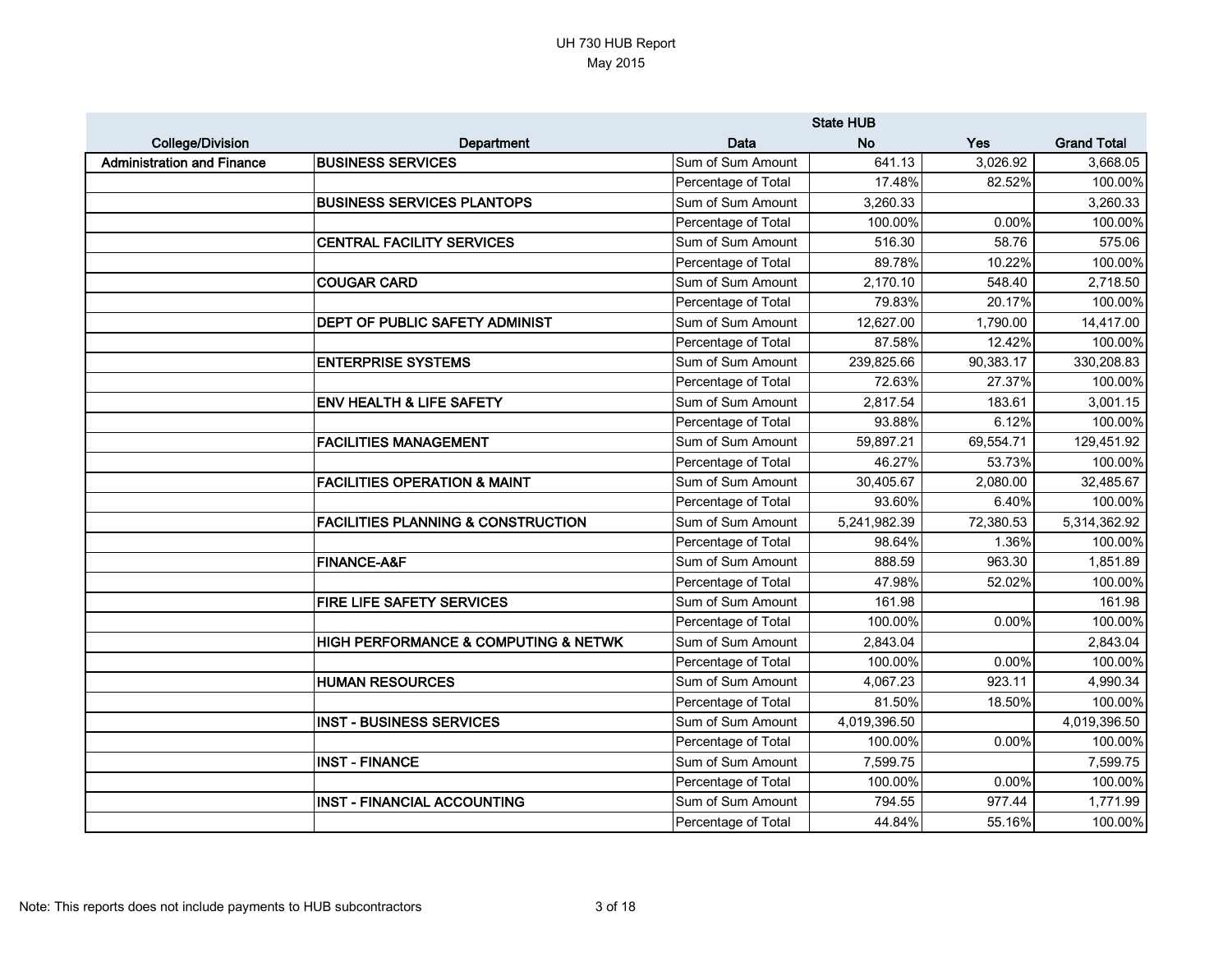|                                   |                                     |                     | <b>State HUB</b> |            |                    |
|-----------------------------------|-------------------------------------|---------------------|------------------|------------|--------------------|
| <b>College/Division</b>           | Department                          | Data                | <b>No</b>        | Yes        | <b>Grand Total</b> |
| <b>Administration and Finance</b> | <b>KUHA RADIO</b>                   | Sum of Sum Amount   | 2,230.89         | 455.20     | 2,686.09           |
|                                   |                                     | Percentage of Total | 83.05%           | 16.95%     | 100.00%            |
|                                   | <b>KUHF RADIO</b>                   | Sum of Sum Amount   | 59,011.66        | 4,552.39   | 63,564.05          |
|                                   |                                     | Percentage of Total | 92.84%           | 7.16%      | 100.00%            |
|                                   | <b>MINOR AND PLANNED PROJECTS</b>   | Sum of Sum Amount   | 450,049.07       | 48,011.09  | 498,060.16         |
|                                   |                                     | Percentage of Total | 90.36%           | 9.64%      | 100.00%            |
|                                   | <b>MINOR IN-HOUSE CONSTRUCTION</b>  | Sum of Sum Amount   | 7.001.27         | 23,348.57  | 30,349.84          |
|                                   |                                     | Percentage of Total | 23.07%           | 76.93%     | 100.00%            |
|                                   | <b>NORTH ZONE CUSTODIAL</b>         | Sum of Sum Amount   | 316.76           |            | 316.76             |
|                                   |                                     | Percentage of Total | 100.00%          | 0.00%      | 100.00%            |
|                                   | PARKING & TRANSPORTATION OPERATIONS | Sum of Sum Amount   | 288,008.42       | 9,770.79   | 297,779.21         |
|                                   |                                     | Percentage of Total | 96.72%           | 3.28%      | 100.00%            |
|                                   | PHY PLANT-AUTOMOTIVE                | Sum of Sum Amount   | 27,465.57        | 5,106.22   | 32,571.79          |
|                                   |                                     | Percentage of Total | 84.32%           | 15.68%     | 100.00%            |
|                                   | PHY PLANT-GROUNDS MAINT             | Sum of Sum Amount   | 7,252.59         |            | 7,252.59           |
|                                   |                                     | Percentage of Total | 100.00%          | 0.00%      | 100.00%            |
|                                   | PHY PLANT-SOLID WASTE               | Sum of Sum Amount   | 1,164.47         |            | 1,164.47           |
|                                   |                                     | Percentage of Total | 100.00%          | 0.00%      | 100.00%            |
|                                   | <b>PHYSICAL PLANT</b>               | Sum of Sum Amount   | 119,600.23       | 332,671.52 | 452,271.75         |
|                                   |                                     | Percentage of Total | 26.44%           | 73.56%     | 100.00%            |
|                                   | POLICE                              | Sum of Sum Amount   | 47,578.03        | 1,072.59   | 48,650.62          |
|                                   |                                     | Percentage of Total | 97.80%           | 2.20%      | 100.00%            |
|                                   | POSTAL SERVICES OPERATIONS          | Sum of Sum Amount   | 1,110.09         |            | 1,110.09           |
|                                   |                                     | Percentage of Total | 100.00%          | 0.00%      | 100.00%            |
|                                   | PRINTING OPERATIONS                 | Sum of Sum Amount   | 22,121.04        |            | 22,121.04          |
|                                   |                                     | Percentage of Total | 100.00%          | 0.00%      | 100.00%            |
|                                   | <b>PUBLIC SAFETY SYSTEMS</b>        | Sum of Sum Amount   | 7,081.92         |            | 7,081.92           |
|                                   |                                     | Percentage of Total | 100.00%          | $0.00\%$   | 100.00%            |
|                                   | <b>RISK MANAGEMENT</b>              | Sum of Sum Amount   | 3,669.30         |            | 3,669.30           |
|                                   |                                     | Percentage of Total | 100.00%          | 0.00%      | 100.00%            |
|                                   | SERVICE LEVEL AGREEMENT             | Sum of Sum Amount   |                  | 151,636.60 | 151,636.60         |
|                                   |                                     | Percentage of Total | 0.00%            | 100.00%    | 100.00%            |
|                                   | <b>STUDENT BUSINESS SERVICES</b>    | Sum of Sum Amount   | 14,016.21        | 444.20     | 14,460.41          |
|                                   |                                     | Percentage of Total | 96.93%           | 3.07%      | 100.00%            |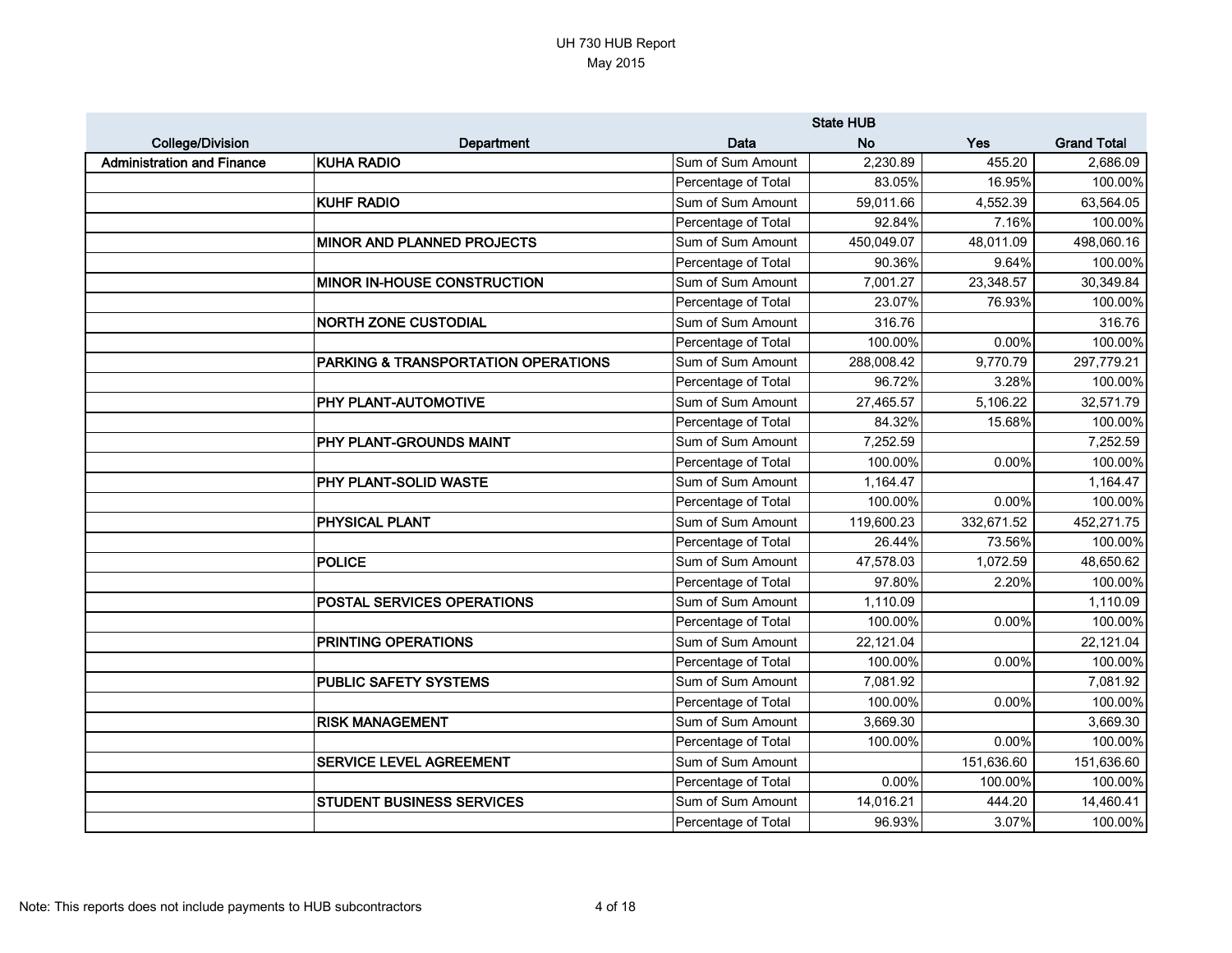|                                                     |                                          |                     | <b>State HUB</b> |            |                    |
|-----------------------------------------------------|------------------------------------------|---------------------|------------------|------------|--------------------|
| <b>College/Division</b>                             | Department                               | Data                | <b>No</b>        | Yes        | <b>Grand Total</b> |
| <b>Administration and Finance</b>                   | <b>TECHNOLOGY SERVICES &amp; SUPPORT</b> | Sum of Sum Amount   | 46,666.75        | 50,155.26  | 96,822.01          |
|                                                     |                                          | Percentage of Total | 48.20%           | 51.80%     | 100.00%            |
|                                                     | TV PUBLIC BROADCASTING                   | Sum of Sum Amount   | 113,024.02       | 4,097.12   | 117,121.14         |
|                                                     |                                          | Percentage of Total | 96.50%           | 3.50%      | 100.00%            |
|                                                     | UH SPORTS & ENTERTAINMENT SVC            | Sum of Sum Amount   | 425,800.26       |            | 425,800.26         |
|                                                     |                                          | Percentage of Total | 100.00%          | 0.00%      | 100.00%            |
|                                                     | <b>UIT SECURITY</b>                      | Sum of Sum Amount   | 612.95           | 3,659.88   | 4,272.83           |
|                                                     |                                          | Percentage of Total | 14.35%           | 85.65%     | 100.00%            |
|                                                     | UNIV INFORMATION TECH PROJECTS           | Sum of Sum Amount   | 47,978.99        | 31,295.00  | 79,273.99          |
|                                                     |                                          | Percentage of Total | 60.52%           | 39.48%     | 100.00%            |
|                                                     | UNIV PROPERTY SERVICES OPERATIONS        | Sum of Sum Amount   | 238,904.00       |            | 238,904.00         |
|                                                     |                                          | Percentage of Total | 100.00%          | 0.00%      | 100.00%            |
|                                                     | UNIVERSITY INFORMATION TECHNOLOGY        | Sum of Sum Amount   | 2,396.21         | 410.42     | 2,806.63           |
|                                                     |                                          | Percentage of Total | 85.38%           | 14.62%     | 100.00%            |
| <b>Administration and Finance Sum of Sum Amount</b> |                                          |                     | 11,574,148.51    | 910,614.53 | 12,484,763.04      |
| Administration and Finance Percentage of Total      |                                          |                     | 92.71%           | 7.29%      | 100.00%            |
| Architecture                                        | <b>ARCHITECTURE</b>                      | Sum of Sum Amount   | 6,110.73         |            | 6,110.73           |
|                                                     |                                          | Percentage of Total | 100.00%          | 0.00%      | 100.00%            |
|                                                     | <b>DEAN, ARCHITECTURE</b>                | Sum of Sum Amount   | 25,119.26        | 34,074.64  | 59,193.90          |
|                                                     |                                          | Percentage of Total | 42.44%           | 57.56%     | 100.00%            |
| <b>Architecture Sum of Sum Amount</b>               |                                          |                     | 31,229.99        | 34,074.64  | 65,304.63          |
| <b>Architecture Percentage of Total</b>             |                                          |                     | 47.82%           | 52.18%     | 100.00%            |
| <b>Business Administration</b>                      | <b>ACCOUNTANCY AND TAXATION</b>          | Sum of Sum Amount   | 5,564.52         | 486.49     | 6,051.01           |
|                                                     |                                          | Percentage of Total | 91.96%           | 8.04%      | 100.00%            |
|                                                     | <b>ACCOUNTING CERTIFICATE PROGRAM</b>    | Sum of Sum Amount   | 247.59           | 21.02      | 268.61             |
|                                                     |                                          | Percentage of Total | 92.17%           | 7.83%      | 100.00%            |
|                                                     | <b>BAUER CAREER SERVICES CTR</b>         | Sum of Sum Amount   | 11,587.62        | 524.41     | 12,112.03          |
|                                                     |                                          | Percentage of Total | 95.67%           | 4.33%      | 100.00%            |
|                                                     | <b>BAUER COMMUNICATIONS</b>              | Sum of Sum Amount   | 31,704.58        |            | 31,704.58          |
|                                                     |                                          | Percentage of Total | 100.00%          | 0.00%      | 100.00%            |
|                                                     | <b>BAUER DIVISION OF TECHNOLOGY</b>      | Sum of Sum Amount   | 7,252.31         | 502.49     | 7,754.80           |
|                                                     |                                          | Percentage of Total | 93.52%           | 6.48%      | 100.00%            |
|                                                     | <b>BAUER EXTERNAL RELATIONS DEPT</b>     | Sum of Sum Amount   |                  | 36.52      | 36.52              |
|                                                     |                                          | Percentage of Total | $0.00\%$         | 100.00%    | 100.00%            |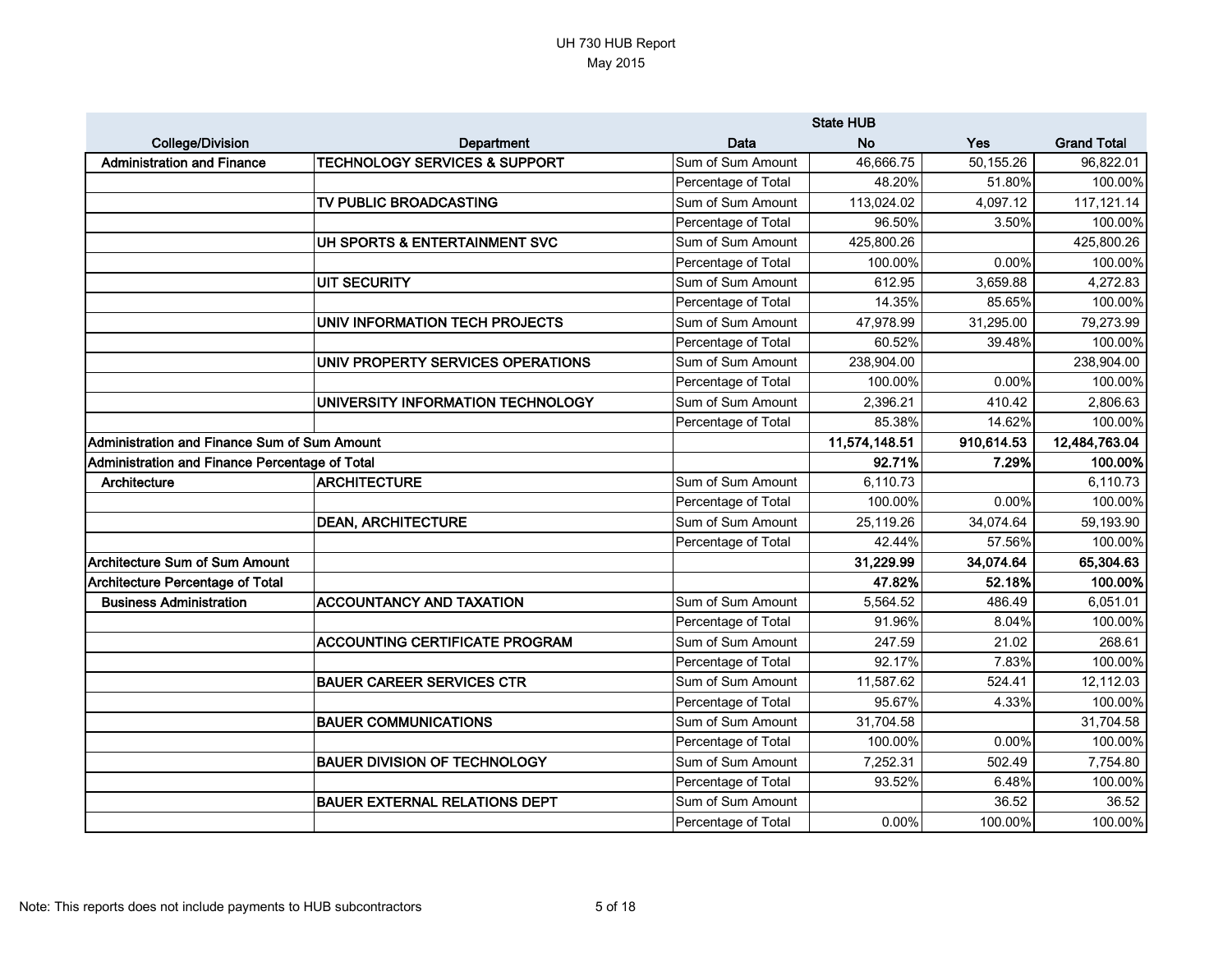|                                                    |                                              |                     | <b>State HUB</b> |           |                    |
|----------------------------------------------------|----------------------------------------------|---------------------|------------------|-----------|--------------------|
| <b>College/Division</b>                            | <b>Department</b>                            | <b>Data</b>         | <b>No</b>        | Yes       | <b>Grand Total</b> |
| <b>Business Administration</b>                     | <b>BAUER MARKETING INITIATIVES</b>           | Sum of Sum Amount   | 12,430.17        |           | 12,430.17          |
|                                                    |                                              | Percentage of Total | 100.00%          | 0.00%     | 100.00%            |
|                                                    | <b>CTR FOR EXECUTIVE DEVELOPMENT</b>         | Sum of Sum Amount   | 19.38            |           | 19.38              |
|                                                    |                                              | Percentage of Total | 100.00%          | 0.00%     | 100.00%            |
|                                                    | <b>DEAN'S OFFICE, BAUER COLLEGE</b>          | Sum of Sum Amount   | 83,025.69        | 6,136.75  | 89,162.44          |
|                                                    |                                              | Percentage of Total | 93.12%           | 6.88%     | 100.00%            |
|                                                    | <b>DECISION AND INFORMATION SCIEN</b>        | Sum of Sum Amount   | 96.00            | 1,457.55  | 1,553.55           |
|                                                    |                                              | Percentage of Total | 6.18%            | 93.82%    | 100.00%            |
|                                                    | <b>EXECUTIVE DEGREE PROGRAMS</b>             | Sum of Sum Amount   | 25,102.13        | 8,091.81  | 33,193.94          |
|                                                    |                                              | Percentage of Total | 75.62%           | 24.38%    | 100.00%            |
|                                                    | <b>FINANCE-BAUER COLLEGE</b>                 | Sum of Sum Amount   | 396.28           | 544.26    | 940.54             |
|                                                    |                                              | Percentage of Total | 42.13%           | 57.87%    | 100.00%            |
|                                                    | <b>MANAGEMENT-BAUER COLLEGE</b>              | Sum of Sum Amount   | 34,476.04        | 628.36    | 35,104.40          |
|                                                    |                                              | Percentage of Total | 98.21%           | 1.79%     | 100.00%            |
|                                                    | <b>MARKETING-BAUER COLLEGE</b>               | Sum of Sum Amount   | 4,840.91         | 525.80    | 5,366.71           |
|                                                    |                                              | Percentage of Total | 90.20%           | 9.80%     | 100.00%            |
|                                                    | <b>SALES EXCELLENCE INSTITUTE</b>            | Sum of Sum Amount   | 23,312.33        | 154.36    | 23,466.69          |
|                                                    |                                              | Percentage of Total | 99.34%           | 0.66%     | 100.00%            |
|                                                    | <b>SMALL BUSINESS DEV CENTER</b>             | Sum of Sum Amount   | 17,742.01        | 2,125.22  | 19,867.23          |
|                                                    |                                              | Percentage of Total | 89.30%           | 10.70%    | 100.00%            |
|                                                    | <b>UNDERGRAD BUSINESS PROG</b>               | Sum of Sum Amount   | 1,891.98         | 1,146.11  | 3,038.09           |
|                                                    |                                              | Percentage of Total | 62.28%           | 37.72%    | 100.00%            |
|                                                    | <b>WOLFF CTR FOR ENTREPRENEURSHIP</b>        | Sum of Sum Amount   | 2,770.88         | 1,577.25  | 4,348.13           |
|                                                    |                                              | Percentage of Total | 63.73%           | 36.27%    | 100.00%            |
| Business Administration Sum of Sum Amount          |                                              |                     | 262,460.42       | 23,958.40 | 286,418.82         |
| <b>Business Administration Percentage of Total</b> |                                              |                     | 91.64%           | 8.36%     | 100.00%            |
| <b>Chancellor/President</b>                        | <b>BASEBALL</b>                              | Sum of Sum Amount   | 8,438.75         |           | 8,438.75           |
|                                                    |                                              | Percentage of Total | 100.00%          | $0.00\%$  | 100.00%            |
|                                                    | <b>COMMUNITY RELATIONS &amp; INST ACCESS</b> | Sum of Sum Amount   | 2,013.86         | 11.26     | 2,025.12           |
|                                                    |                                              | Percentage of Total | 99.44%           | 0.56%     | 100.00%            |
|                                                    | <b>FOOTBALL</b>                              | Sum of Sum Amount   | 704,549.23       |           | 704,549.23         |
|                                                    |                                              | Percentage of Total | 100.00%          | 0.00%     | 100.00%            |
|                                                    | <b>INTERCOLLEGIATE ATHLETICS</b>             | Sum of Sum Amount   | 85,400.44        | 503.27    | 85,903.71          |
|                                                    |                                              | Percentage of Total | 99.41%           | 0.59%     | 100.00%            |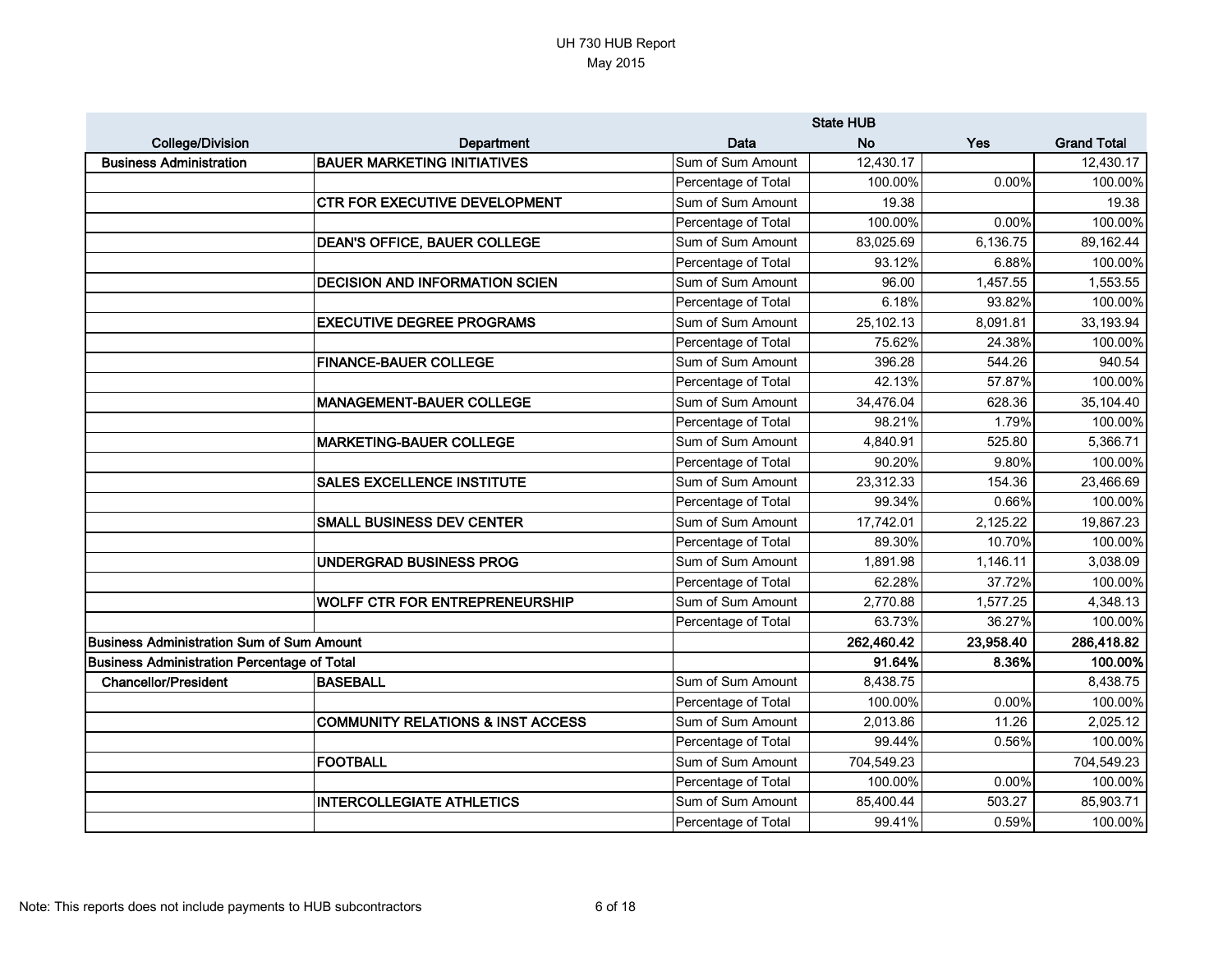|                                                 |                                           |                     | <b>State HUB</b> |          |                    |
|-------------------------------------------------|-------------------------------------------|---------------------|------------------|----------|--------------------|
| <b>College/Division</b>                         | Department                                | Data                | <b>No</b>        | Yes      | <b>Grand Total</b> |
| <b>Chancellor/President</b>                     | <b>MEN'S BASKETBALL</b>                   | Sum of Sum Amount   | 500.00           |          | 500.00             |
|                                                 |                                           | Percentage of Total | 100.00%          | 0.00%    | 100.00%            |
|                                                 | <b>MEN'S TRACK AND FIELD</b>              | Sum of Sum Amount   | 3,916.47         |          | 3,916.47           |
|                                                 |                                           | Percentage of Total | 100.00%          | 0.00%    | 100.00%            |
|                                                 | <b>OFFICE EQUAL OPPORTUNITY SRVS</b>      | Sum of Sum Amount   | 9,589.72         | 72.35    | 9,662.07           |
|                                                 |                                           | Percentage of Total | 99.25%           | 0.75%    | 100.00%            |
|                                                 | <b>OFFICE OF SPECIAL EVENTS</b>           | Sum of Sum Amount   | 22,930.48        | 1,773.73 | 24,704.21          |
|                                                 |                                           | Percentage of Total | 92.82%           | 7.18%    | 100.00%            |
|                                                 | <b>PRESIDENT</b>                          | Sum of Sum Amount   | 66,867.40        | 384.27   | 67,251.67          |
|                                                 |                                           | Percentage of Total | 99.43%           | 0.57%    | 100.00%            |
|                                                 | <b>STAFF COUNCIL</b>                      | Sum of Sum Amount   | 617.00           | 53.19    | 670.19             |
|                                                 |                                           | Percentage of Total | 92.06%           | 7.94%    | 100.00%            |
|                                                 | <b>WOMEN'S BASKETBALL</b>                 | Sum of Sum Amount   | 111.99           | 65.67    | 177.66             |
|                                                 |                                           | Percentage of Total | 63.04%           | 36.96%   | 100.00%            |
|                                                 | <b>WOMEN'S GOLF</b>                       | Sum of Sum Amount   | 14.31            |          | 14.31              |
|                                                 |                                           | Percentage of Total | 100.00%          | 0.00%    | 100.00%            |
|                                                 | <b>WOMEN'S SOFTBALL</b>                   | Sum of Sum Amount   | 11,103.19        |          | 11,103.19          |
|                                                 |                                           | Percentage of Total | 100.00%          | 0.00%    | 100.00%            |
|                                                 | <b>WOMEN'S SWIMMING &amp; DIVING</b>      | Sum of Sum Amount   | 817.50           |          | 817.50             |
|                                                 |                                           | Percentage of Total | 100.00%          | 0.00%    | 100.00%            |
| <b>Chancellor/President Sum of Sum Amount</b>   |                                           |                     | 916,870.34       | 2,863.74 | 919,734.08         |
| <b>Chancellor/President Percentage of Total</b> |                                           |                     | 99.69%           | 0.31%    | 100.00%            |
| <b>Education</b>                                | <b>ASIAN AMERICAN STUDIES</b>             | Sum of Sum Amount   | 5,474.76         | 104.53   | 5,579.29           |
|                                                 |                                           | Percentage of Total | 98.13%           | 1.87%    | 100.00%            |
|                                                 | CENTER FOR INFO TECH IN EDUCATION         | Sum of Sum Amount   | 1,852.24         | 269.50   | 2,121.74           |
|                                                 |                                           | Percentage of Total | 87.30%           | 12.70%   | 100.00%            |
|                                                 | <b>CHARTER SCHOOL</b>                     | Sum of Sum Amount   | 4,995.22         | 434.86   | 5,430.08           |
|                                                 |                                           | Percentage of Total | 91.99%           | 8.01%    | 100.00%            |
|                                                 | <b>CONSISTENCY MGMT &amp; COOP DISCIP</b> | Sum of Sum Amount   | 2,215.07         | 117.24   | 2,332.31           |
|                                                 |                                           | Percentage of Total | 94.97%           | 5.03%    | 100.00%            |
|                                                 | <b>CURRICULUM AND INSTRUCTION</b>         | Sum of Sum Amount   | 26,629.12        | 643.70   | 27,272.82          |
|                                                 |                                           | Percentage of Total | 97.64%           | 2.36%    | 100.00%            |
|                                                 | <b>DEAN, EDUCATION</b>                    | Sum of Sum Amount   | 11,696.07        | 1,836.54 | 13,532.61          |
|                                                 |                                           | Percentage of Total | 86.43%           | 13.57%   | 100.00%            |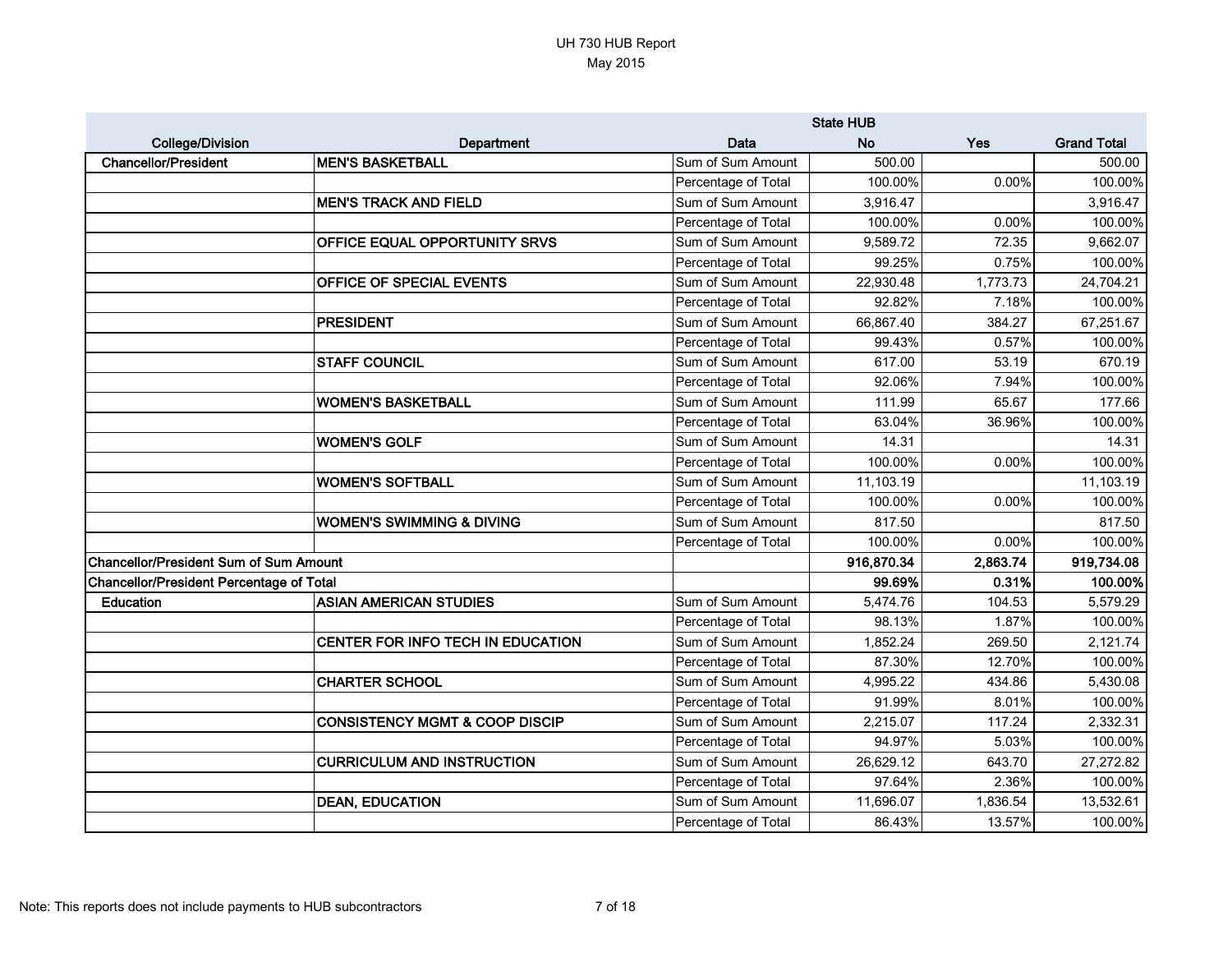|                                      |                                         |                     | <b>State HUB</b> |           |                    |
|--------------------------------------|-----------------------------------------|---------------------|------------------|-----------|--------------------|
| <b>College/Division</b>              | <b>Department</b>                       | Data                | <b>No</b>        | Yes       | <b>Grand Total</b> |
| <b>Education</b>                     | ED LEADERSHIP & POLICY STUDIES          | Sum of Sum Amount   |                  | 95.77     | 95.77              |
|                                      |                                         | Percentage of Total | 0.00%            | 100.00%   | 100.00%            |
|                                      | <b>EDUCATIONAL PSYCHOLOGY</b>           | Sum of Sum Amount   | 35,206.10        | 1,821.97  | 37,028.07          |
|                                      |                                         | Percentage of Total | 95.08%           | 4.92%     | 100.00%            |
| <b>Education Sum of Sum Amount</b>   |                                         |                     | 88,068.58        | 5,324.11  | 93,392.69          |
| <b>Education Percentage of Total</b> |                                         |                     | 94.30%           | 5.70%     | 100.00%            |
| Engineering                          | <b>BIOMEDICAL ENGINEERING</b>           | Sum of Sum Amount   | 48,164.59        |           | 48,164.59          |
|                                      |                                         | Percentage of Total | 100.00%          | 0.00%     | 100.00%            |
|                                      | <b>CHEMICAL ENGINEERING</b>             | Sum of Sum Amount   | 140,176.56       | 3,345.86  | 143,522.42         |
|                                      |                                         | Percentage of Total | 97.67%           | 2.33%     | 100.00%            |
|                                      | <b>CIVIL ENGINEERING</b>                | Sum of Sum Amount   | 46,688.44        | 789.07    | 47,477.51          |
|                                      |                                         | Percentage of Total | 98.34%           | 1.66%     | 100.00%            |
|                                      | <b>COMPOSITE ENGR APPLICATIONS CT</b>   | Sum of Sum Amount   | 538.15           | 29.83     | 567.98             |
|                                      |                                         | Percentage of Total | 94.75%           | 5.25%     | 100.00%            |
|                                      | <b>CTR FOR INNOVATIVE GROUTING</b>      | Sum of Sum Amount   | 191.39           |           | 191.39             |
|                                      |                                         | Percentage of Total | 100.00%          | 0.00%     | 100.00%            |
|                                      | CTR FOR NEURO-ENG & COGNITIVE SCIENCE   | Sum of Sum Amount   | 7.00             |           | 7.00               |
|                                      |                                         | Percentage of Total | 100.00%          | 0.00%     | 100.00%            |
|                                      | <b>DEAN, ENGINEERING</b>                | Sum of Sum Amount   | 53,573.73        | 21,729.88 | 75,303.61          |
|                                      |                                         | Percentage of Total | 71.14%           | 28.86%    | 100.00%            |
|                                      | <b>ELECTRICAL ENGINEERING</b>           | Sum of Sum Amount   | 400,757.51       | 28,846.24 | 429,603.75         |
|                                      |                                         | Percentage of Total | 93.29%           | 6.71%     | 100.00%            |
|                                      | <b>ENGINEERING SERVICES</b>             | Sum of Sum Amount   | 1,801.30         | 399.14    | 2,200.44           |
|                                      |                                         | Percentage of Total | 81.86%           | 18.14%    | 100.00%            |
|                                      | <b>INDUSTRIAL ENGINEERING</b>           | Sum of Sum Amount   | 1,225.21         | 1,373.45  | 2,598.66           |
|                                      |                                         | Percentage of Total | 47.15%           | 52.85%    | 100.00%            |
|                                      | <b>INTEGRATED BIO &amp; NANO SYSTEM</b> | Sum of Sum Amount   | 4,155.65         | 20.46     | 4,176.11           |
|                                      |                                         | Percentage of Total | 99.51%           | 0.49%     | 100.00%            |
|                                      | <b>MECHANICAL ENGINEERING</b>           | Sum of Sum Amount   | 147,895.27       | 6,214.41  | 154,109.68         |
|                                      |                                         | Percentage of Total | 95.97%           | 4.03%     | 100.00%            |
|                                      | NATL CTR FOR AIRBORNE LASER MAPPING     | Sum of Sum Amount   | 16,472.33        |           | 16,472.33          |
|                                      |                                         | Percentage of Total | 100.00%          | 0.00%     | 100.00%            |
|                                      | <b>WIND ENERGY CENTER</b>               | Sum of Sum Amount   | 133.04           |           | 133.04             |
|                                      |                                         | Percentage of Total | 100.00%          | $0.00\%$  | 100.00%            |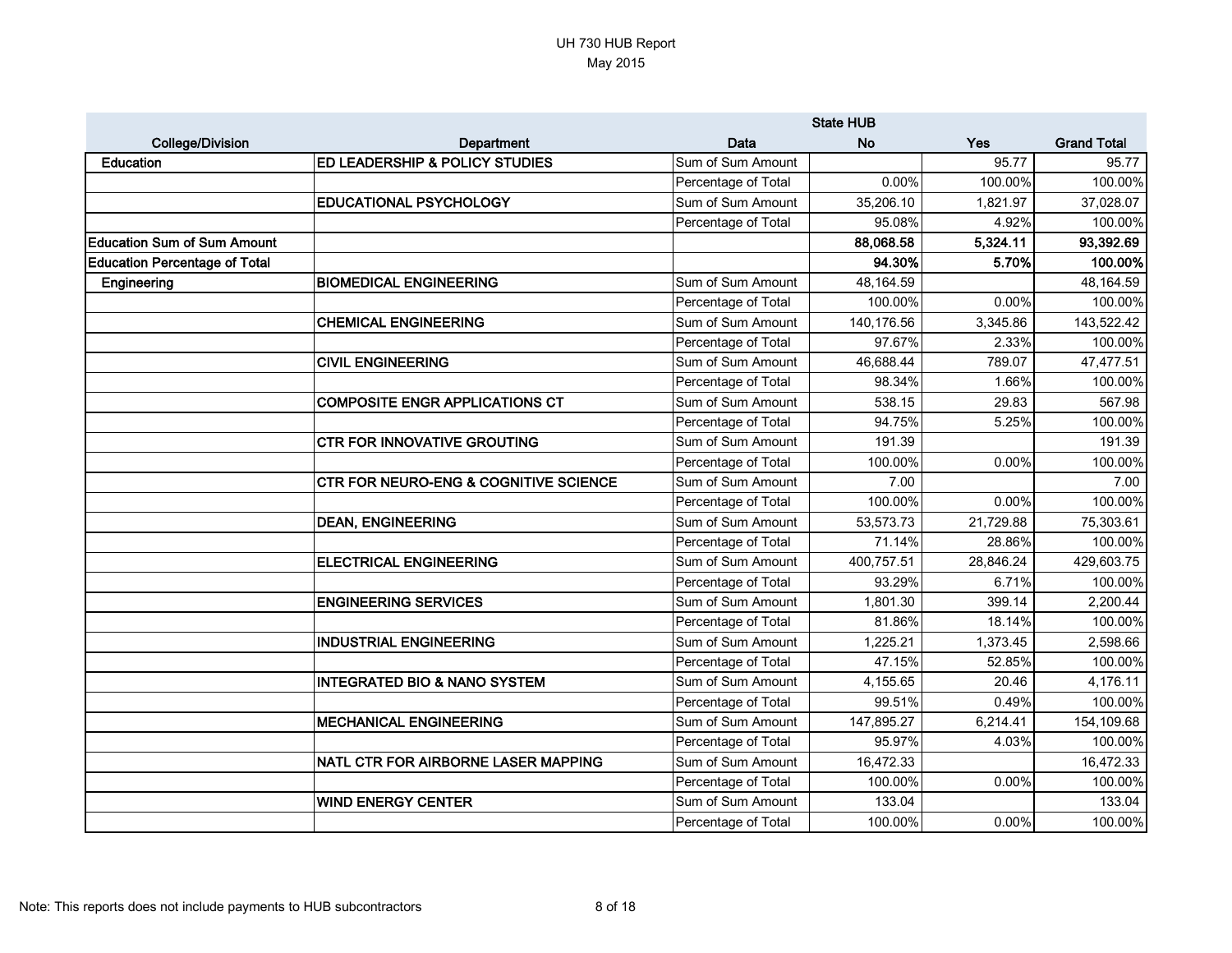|                                                          |                                                                |                     | <b>State HUB</b> |            |                    |
|----------------------------------------------------------|----------------------------------------------------------------|---------------------|------------------|------------|--------------------|
| <b>College/Division</b>                                  | <b>Department</b>                                              | Data                | <b>No</b>        | <b>Yes</b> | <b>Grand Total</b> |
| <b>Engineering Sum of Sum Amount</b>                     |                                                                |                     | 861,780.17       | 62,748.34  | 924,528.51         |
| <b>Engineering Percentage of Total</b>                   |                                                                |                     | 93.21%           | 6.79%      | 100.00%            |
| <b>Graduate College of Social Work</b>                   | <b>ADMISSIONS-GCSW</b>                                         | Sum of Sum Amount   | 777.69           | 196.84     | 974.53             |
|                                                          |                                                                | Percentage of Total | 79.80%           | 20.20%     | 100.00%            |
|                                                          | <b>AMERICAN HUMANICS</b>                                       | Sum of Sum Amount   | 2,659.30         |            | 2,659.30           |
|                                                          |                                                                | Percentage of Total | 100.00%          | 0.00%      | 100.00%            |
|                                                          | <b>CHILD &amp; FAMILY CENTER</b>                               | Sum of Sum Amount   | 1,388.63         | 420.10     | 1,808.73           |
|                                                          |                                                                | Percentage of Total | 76.77%           | 23.23%     | 100.00%            |
|                                                          | <b>CTR DRUG &amp; SOCIAL POLICY RESRC</b>                      | Sum of Sum Amount   | 776.98           | 627.65     | 1,404.63           |
|                                                          |                                                                | Percentage of Total | 55.32%           | 44.68%     | 100.00%            |
|                                                          | <b>CTR FOR HEALTH EQUITY &amp; EVAL</b>                        | Sum of Sum Amount   | 600.00           |            | 600.00             |
|                                                          |                                                                | Percentage of Total | 100.00%          | 0.00%      | 100.00%            |
|                                                          | <b>DEAN, SOCIAL WORK</b>                                       | Sum of Sum Amount   | 3,600.52         | 3,121.47   | 6,721.99           |
|                                                          |                                                                | Percentage of Total | 53.56%           | 46.44%     | 100.00%            |
|                                                          | <b>FIELD OFFICE</b>                                            | Sum of Sum Amount   |                  | 277.05     | 277.05             |
|                                                          |                                                                | Percentage of Total | 0.00%            | 100.00%    | 100.00%            |
|                                                          | <b>GCSW INFORMATION TECHNOLOGY</b>                             | Sum of Sum Amount   | 3,791.36         | 5,238.16   | 9,029.52           |
|                                                          |                                                                | Percentage of Total | 41.99%           | 58.01%     | 100.00%            |
|                                                          | <b>GCSW STUDENT SERVICES</b>                                   | Sum of Sum Amount   |                  | 55.66      | 55.66              |
|                                                          |                                                                | Percentage of Total | 0.00%            | 100.00%    | 100.00%            |
|                                                          | <b>PHD PROGRAM</b>                                             | Sum of Sum Amount   |                  | 23.03      | 23.03              |
|                                                          |                                                                | Percentage of Total | 0.00%            | 100.00%    | 100.00%            |
| <b>Graduate College of Social Work Sum of Sum Amount</b> |                                                                |                     | 13,594.48        | 9,959.96   | 23,554.44          |
| Graduate College of Social Work Percentage of Total      |                                                                |                     | 57.72%           | 42.28%     | 100.00%            |
| <b>Honors College</b>                                    | <b>DEAN, HONORS COLLEGE</b>                                    | Sum of Sum Amount   | 18,595.91        | 913.73     | 19,509.64          |
|                                                          |                                                                | Percentage of Total | 95.32%           | 4.68%      | 100.00%            |
|                                                          | <b>FORENSICS PROGRAM</b>                                       | Sum of Sum Amount   | 2,374.31         |            | 2,374.31           |
|                                                          |                                                                | Percentage of Total | 100.00%          | $0.00\%$   | 100.00%            |
| Honors College Sum of Sum Amount                         |                                                                |                     | 20,970.22        | 913.73     | 21,883.95          |
| Honors College Percentage of Total                       |                                                                |                     | 95.82%           | 4.18%      | 100.00%            |
|                                                          | Hotel and Restaurant Management DEAN, HOTEL & RESTAURANT MANAG | Sum of Sum Amount   | 33,176.71        |            | 33,176.71          |
|                                                          |                                                                | Percentage of Total | 100.00%          | 0.00%      | 100.00%            |
|                                                          | HOTEL AND RESTAURANT MANAGEMENT                                | Sum of Sum Amount   | 90,803.80        | 2,496.11   | 93,299.91          |
|                                                          |                                                                | Percentage of Total | 97.32%           | 2.68%      | 100.00%            |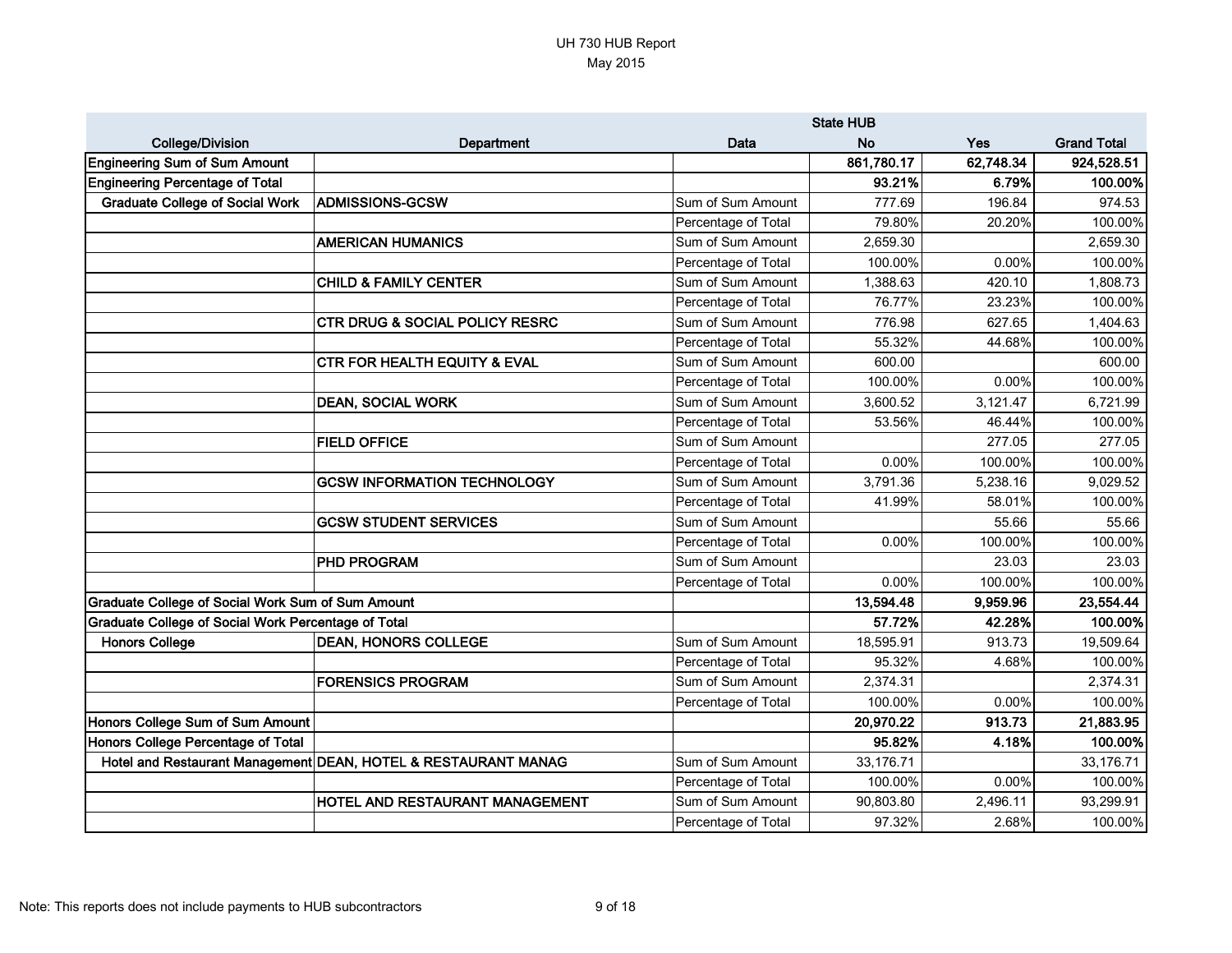|                                                     |                                          |                     | <b>State HUB</b> |          |                    |
|-----------------------------------------------------|------------------------------------------|---------------------|------------------|----------|--------------------|
| <b>College/Division</b>                             | <b>Department</b>                        | Data                | <b>No</b>        | Yes      | <b>Grand Total</b> |
| Hotel and Restaurant Management Sum of Sum Amount   |                                          |                     | 123,980.51       | 2,496.11 | 126,476.62         |
| Hotel and Restaurant Management Percentage of Total |                                          |                     | 98.03%           | 1.97%    | 100.00%            |
| <b>Law Center</b>                                   | <b>ASSOCIATE DEAN, LAW</b>               | Sum of Sum Amount   |                  | 246.99   | 246.99             |
|                                                     |                                          | Percentage of Total | 0.00%            | 100.00%  | 100.00%            |
|                                                     | <b>BLAKELEY INSTITUTE</b>                | Sum of Sum Amount   | 1,250.94         | 1,195.39 | 2,446.33           |
|                                                     |                                          | Percentage of Total | 51.14%           | 48.86%   | 100.00%            |
|                                                     | <b>BUSINESS SERVICES, LAW</b>            | Sum of Sum Amount   | 8,692.28         | 4,745.48 | 13,437.76          |
|                                                     |                                          | Percentage of Total | 64.69%           | 35.31%   | 100.00%            |
|                                                     | <b>CAREER SERVICES, LAW</b>              | Sum of Sum Amount   | 2,118.78         | 108.85   | 2,227.63           |
|                                                     |                                          | Percentage of Total | 95.11%           | 4.89%    | 100.00%            |
|                                                     | <b>CENTER PROGRAMS, LAW</b>              | Sum of Sum Amount   | 1,734.86         |          | 1,734.86           |
|                                                     |                                          | Percentage of Total | 100.00%          | 0.00%    | 100.00%            |
|                                                     | <b>DEAN, LAW</b>                         | Sum of Sum Amount   | 42.90            |          | 42.90              |
|                                                     |                                          | Percentage of Total | 100.00%          | 0.00%    | 100.00%            |
|                                                     | <b>EXTERNAL AFFAIRS, LAW</b>             | Sum of Sum Amount   | 314.85           | 649.62   | 964.47             |
|                                                     |                                          | Percentage of Total | 32.64%           | 67.36%   | 100.00%            |
|                                                     | <b>FACILITIES, LAW</b>                   | Sum of Sum Amount   | 7,182.92         | 93.20    | 7,276.12           |
|                                                     |                                          | Percentage of Total | 98.72%           | 1.28%    | 100.00%            |
|                                                     | <b>FACULTY SUPPORT LAW</b>               | Sum of Sum Amount   | 1,388.15         | 1,245.30 | 2,633.45           |
|                                                     |                                          | Percentage of Total | 52.71%           | 47.29%   | 100.00%            |
|                                                     | <b>HEALTH LAW &amp; POLICY INSTITUTE</b> | Sum of Sum Amount   |                  | 836.93   | 836.93             |
|                                                     |                                          | Percentage of Total | 0.00%            | 100.00%  | 100.00%            |
|                                                     | <b>INNOCENCE PROGRAM</b>                 | Sum of Sum Amount   |                  | 290.13   | 290.13             |
|                                                     |                                          | Percentage of Total | 0.00%            | 100.00%  | 100.00%            |
|                                                     | LAW                                      | Sum of Sum Amount   | 2,800.00         |          | 2,800.00           |
|                                                     |                                          | Percentage of Total | 100.00%          | 0.00%    | 100.00%            |
|                                                     | <b>LAW FOUNDATION</b>                    | Sum of Sum Amount   | 214.68           |          | 214.68             |
|                                                     |                                          | Percentage of Total | 100.00%          | $0.00\%$ | 100.00%            |
|                                                     | <b>LAW INFORMATION TECHNOLOGY</b>        | Sum of Sum Amount   | 12,221.64        | 1,150.95 | 13,372.59          |
|                                                     |                                          | Percentage of Total | 91.39%           | 8.61%    | 100.00%            |
|                                                     | <b>LAW LIBRARY</b>                       | Sum of Sum Amount   | 2,398.97         | 235.38   | 2,634.35           |
|                                                     |                                          | Percentage of Total | 91.06%           | 8.94%    | 100.00%            |
|                                                     | <b>LEGAL AID CLINIC, LAW</b>             | Sum of Sum Amount   | 448.17           | 485.81   | 933.98             |
|                                                     |                                          | Percentage of Total | 47.98%           | 52.02%   | 100.00%            |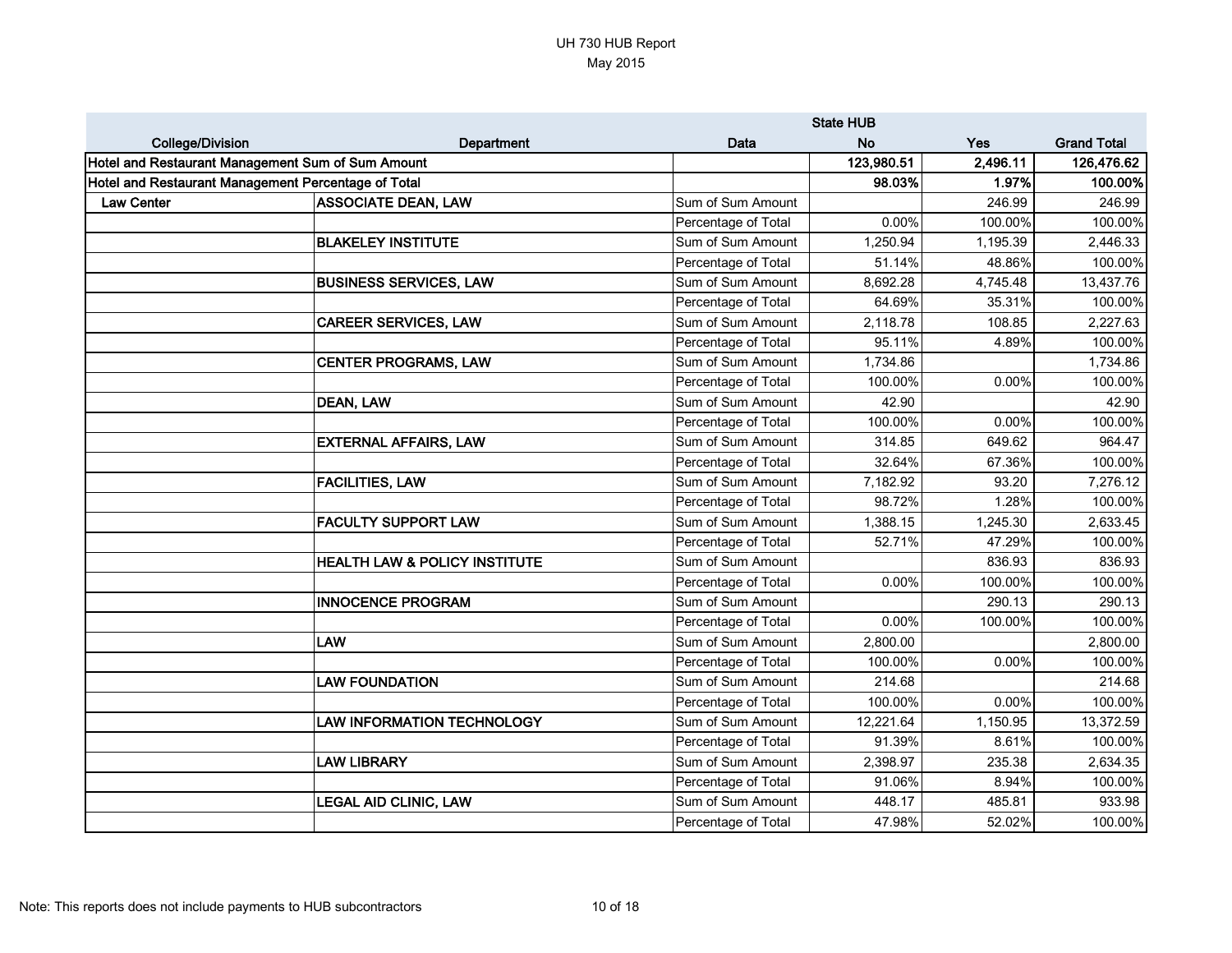|                                         |                                        |                     | <b>State HUB</b> |           |                    |
|-----------------------------------------|----------------------------------------|---------------------|------------------|-----------|--------------------|
| <b>College/Division</b>                 | Department                             | Data                | <b>No</b>        | Yes       | <b>Grand Total</b> |
| <b>Law Center</b>                       | LEGAL RESEARCH & WRITING, LAW          | Sum of Sum Amount   | 4,398.22         | (98.89)   | 4,299.33           |
|                                         |                                        | Percentage of Total | 102.30%          | $-2.30%$  | 100.00%            |
|                                         | NORTH AMERICAN CONSORTIUM OF LEGAL EDU | Sum of Sum Amount   | 43.21            |           | 43.21              |
|                                         |                                        | Percentage of Total | 100.00%          | 0.00%     | 100.00%            |
|                                         | PUBLIC RELS & MARKETING, LAW           | Sum of Sum Amount   | 1,756.31         | 212.82    | 1,969.13           |
|                                         |                                        | Percentage of Total | 89.19%           | 10.81%    | 100.00%            |
|                                         | <b>STUDENT ORGANIZATION, LAW</b>       | Sum of Sum Amount   | 2,703.02         |           | 2,703.02           |
|                                         |                                        | Percentage of Total | 100.00%          | 0.00%     | 100.00%            |
|                                         | <b>STUDENT SERVICES, LAW</b>           | Sum of Sum Amount   | 23,954.06        | 3,632.99  | 27,587.05          |
|                                         |                                        | Percentage of Total | 86.83%           | 13.17%    | 100.00%            |
| Law Center Sum of Sum Amount            |                                        |                     | 73,663.96        | 15,030.95 | 88,694.91          |
| Law Center Percentage of Total          |                                        |                     | 83.05%           | 16.95%    | 100.00%            |
| <b>Liberal Arts and Social Sciences</b> | <b>AEROSPACE STUDIES</b>               | Sum of Sum Amount   | 1,171.78         | 268.50    | 1,440.28           |
|                                         |                                        | Percentage of Total | 81.36%           | 18.64%    | 100.00%            |
|                                         | <b>AFRICAN-AMERICAN STUDIES</b>        | Sum of Sum Amount   | 2,435.42         | 612.52    | 3,047.94           |
|                                         |                                        | Percentage of Total | 79.90%           | 20.10%    | 100.00%            |
|                                         | <b>ART</b>                             | Sum of Sum Amount   | 8,895.20         | 1,695.40  | 10,590.60          |
|                                         |                                        | Percentage of Total | 83.99%           | 16.01%    | 100.00%            |
|                                         | <b>ARTE PUBLICO</b>                    | Sum of Sum Amount   | 11,988.30        | 1,400.16  | 13,388.46          |
|                                         |                                        | Percentage of Total | 89.54%           | 10.46%    | 100.00%            |
|                                         | <b>BAND</b>                            | Sum of Sum Amount   | 6,257.53         | 748.59    | 7,006.12           |
|                                         |                                        | Percentage of Total | 89.32%           | 10.68%    | 100.00%            |
|                                         | <b>BLAFFER GALLERY</b>                 | Sum of Sum Amount   | 19,025.29        | 627.47    | 19,652.76          |
|                                         |                                        | Percentage of Total | 96.81%           | 3.19%     | 100.00%            |
|                                         | <b>CENTER FOR PUBLIC HISTORY</b>       | Sum of Sum Amount   | 1,000.00         |           | 1,000.00           |
|                                         |                                        | Percentage of Total | 100.00%          | 0.00%     | 100.00%            |
|                                         | <b>COMMUNICATION</b>                   | Sum of Sum Amount   | 9,946.27         | 731.23    | 10,677.50          |
|                                         |                                        | Percentage of Total | 93.15%           | 6.85%     | 100.00%            |
|                                         | <b>COMMUNICATIONS DISORDERS</b>        | Sum of Sum Amount   | 13,268.60        | 738.02    | 14,006.62          |
|                                         |                                        | Percentage of Total | 94.73%           | 5.27%     | 100.00%            |
|                                         | <b>COMPARATIVE CULTURAL STUDIES</b>    | Sum of Sum Amount   | 433.21           | 88.61     | 521.82             |
|                                         |                                        | Percentage of Total | 83.02%           | 16.98%    | 100.00%            |
|                                         | <b>CWMCA CENTER FOR THE ARTS</b>       | Sum of Sum Amount   | 24,515.45        | 1,655.12  | 26,170.57          |
|                                         |                                        | Percentage of Total | 93.68%           | 6.32%     | 100.00%            |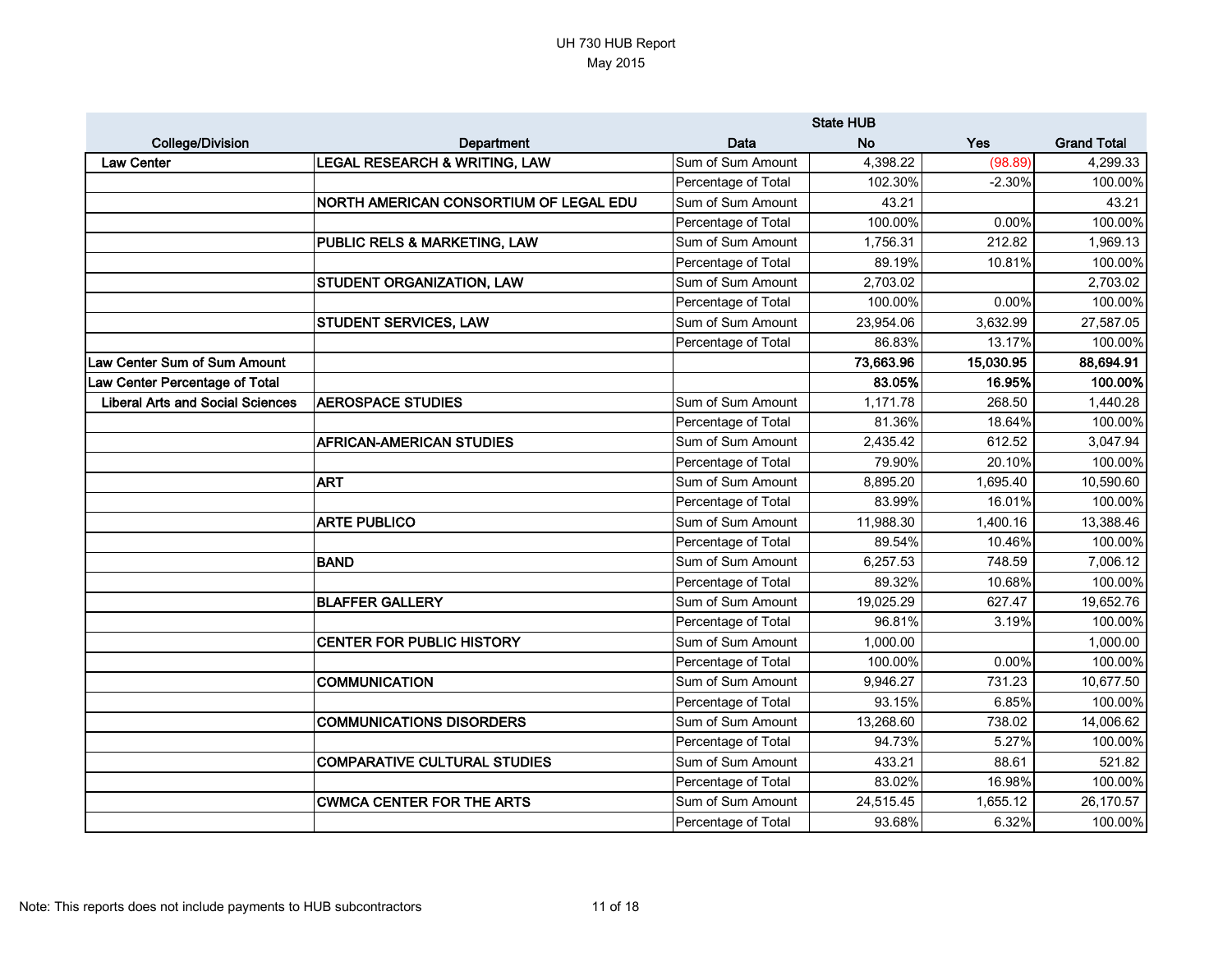|                                         |                                       |                     | <b>State HUB</b> |          |                    |
|-----------------------------------------|---------------------------------------|---------------------|------------------|----------|--------------------|
| <b>College/Division</b>                 | Department                            | Data                | <b>No</b>        | Yes      | <b>Grand Total</b> |
| <b>Liberal Arts and Social Sciences</b> | DEAN, LIBERAL ARTS & SOC SCI          | Sum of Sum Amount   | 18,474.65        | 1,197.36 | 19,672.01          |
|                                         |                                       | Percentage of Total | 93.91%           | 6.09%    | 100.00%            |
|                                         | <b>ECONOMICS</b>                      | Sum of Sum Amount   | 4,197.83         | 2,314.67 | 6,512.50           |
|                                         |                                       | Percentage of Total | 64.46%           | 35.54%   | 100.00%            |
|                                         | <b>ENGLISH</b>                        | Sum of Sum Amount   | 40,813.23        | 2,586.98 | 43,400.21          |
|                                         |                                       | Percentage of Total | 94.04%           | 5.96%    | 100.00%            |
|                                         | HEALTH AND HUMAN PERFORMANCE          | Sum of Sum Amount   | 17,643.03        | 633.91   | 18,276.94          |
|                                         |                                       | Percentage of Total | 96.53%           | 3.47%    | 100.00%            |
|                                         | <b>HISPANIC STUDIES</b>               | Sum of Sum Amount   | 2,409.15         | 483.73   | 2,892.88           |
|                                         |                                       | Percentage of Total | 83.28%           | 16.72%   | 100.00%            |
|                                         | <b>HISTORY</b>                        | Sum of Sum Amount   | 3,685.92         | 778.68   | 4,464.60           |
|                                         |                                       | Percentage of Total | 82.56%           | 17.44%   | 100.00%            |
|                                         | <b>HOBBY CENTER FOR PUBLIC POLICY</b> | Sum of Sum Amount   | 5,410.70         | 1,401.23 | 6,811.93           |
|                                         |                                       | Percentage of Total | 79.43%           | 20.57%   | 100.00%            |
|                                         | <b>MEXICAN-AMERICAN STUDIES</b>       | Sum of Sum Amount   | 4,390.39         | 964.29   | 5,354.68           |
|                                         |                                       | Percentage of Total | 81.99%           | 18.01%   | 100.00%            |
|                                         | <b>MILITARY SCIENCE</b>               | Sum of Sum Amount   | 631.53           |          | 631.53             |
|                                         |                                       | Percentage of Total | 100.00%          | 0.00%    | 100.00%            |
|                                         | <b>MODERN AND CLASSICAL LANGUAGES</b> | Sum of Sum Amount   | 1,580.10         | 179.28   | 1,759.38           |
|                                         |                                       | Percentage of Total | 89.81%           | 10.19%   | 100.00%            |
|                                         | <b>MUSIC</b>                          | Sum of Sum Amount   | 22,029.32        | 1,218.93 | 23,248.25          |
|                                         |                                       | Percentage of Total | 94.76%           | 5.24%    | 100.00%            |
|                                         | PHILOSOPHY                            | Sum of Sum Amount   | 1,835.09         | 130.09   | 1,965.18           |
|                                         |                                       | Percentage of Total | 93.38%           | 6.62%    | 100.00%            |
|                                         | <b>POLITICAL SCIENCE</b>              | Sum of Sum Amount   | 508.40           | 5,482.23 | 5,990.63           |
|                                         |                                       | Percentage of Total | 8.49%            | 91.51%   | 100.00%            |
|                                         | <b>PSYCHOLOGY</b>                     | Sum of Sum Amount   | 34,481.11        | 551.48   | 35,032.59          |
|                                         |                                       | Percentage of Total | 98.43%           | 1.57%    | 100.00%            |
|                                         | PUBLIC ADMINISTRATION PROGRAM         | Sum of Sum Amount   | 1,120.00         |          | 1,120.00           |
|                                         |                                       | Percentage of Total | 100.00%          | 0.00%    | 100.00%            |
|                                         | <b>SOCIOLOGY</b>                      | Sum of Sum Amount   | 166.65           | 941.09   | 1,107.74           |
|                                         |                                       | Percentage of Total | 15.04%           | 84.96%   | 100.00%            |
|                                         | <b>THEATER</b>                        | Sum of Sum Amount   | 7,410.65         | 986.16   | 8,396.81           |
|                                         |                                       | Percentage of Total | 88.26%           | 11.74%   | 100.00%            |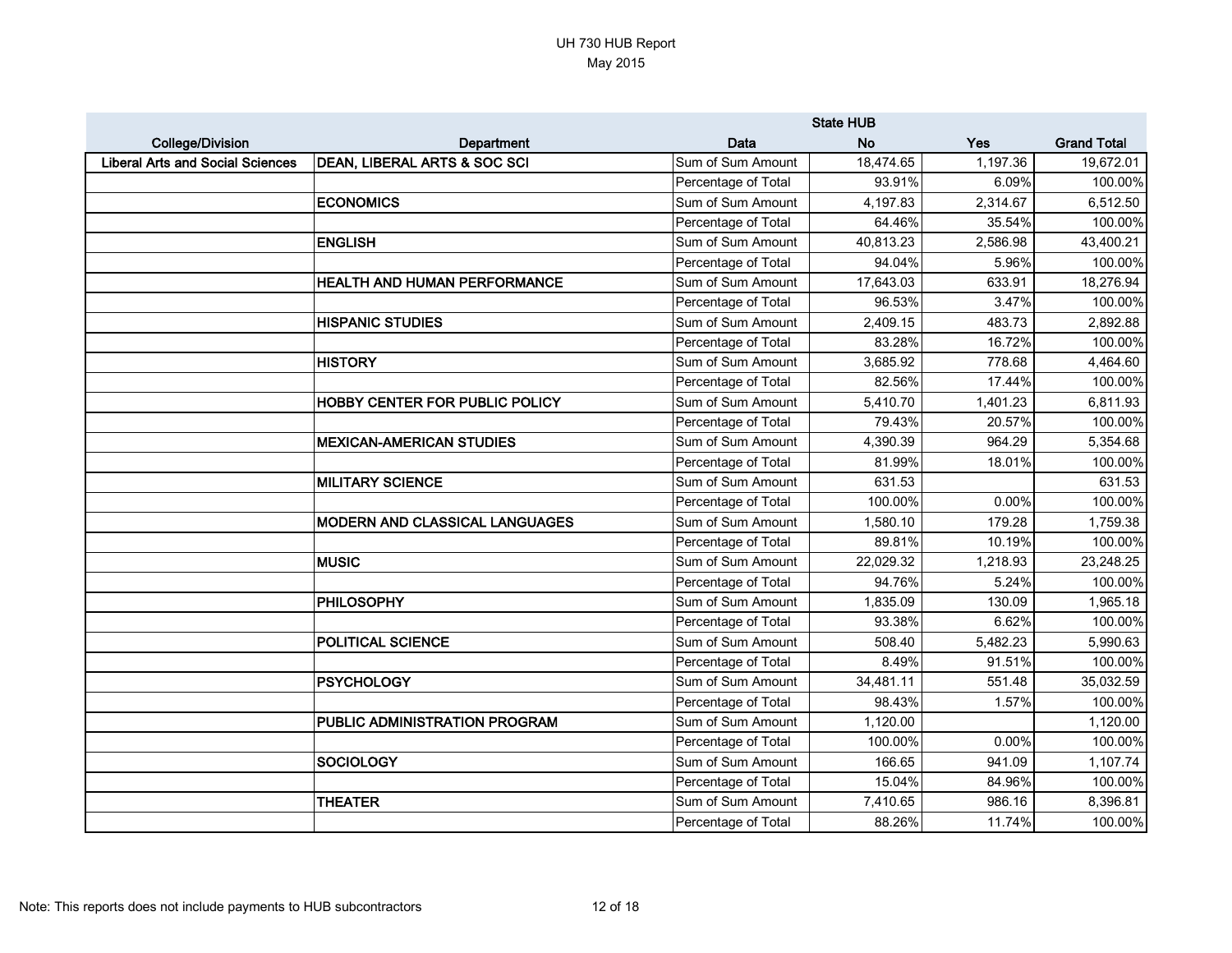|                                                      |                                                       | <b>State HUB</b>    |            |           |                    |
|------------------------------------------------------|-------------------------------------------------------|---------------------|------------|-----------|--------------------|
| <b>College/Division</b>                              | Department                                            | Data                | <b>No</b>  | Yes       | <b>Grand Total</b> |
| <b>Liberal Arts and Social Sciences</b>              | <b>WOMEN'S STUDIES PROGRAM</b>                        | Sum of Sum Amount   | 801.75     | 1,083.33  | 1,885.08           |
|                                                      |                                                       | Percentage of Total | 42.53%     | 57.47%    | 100.00%            |
| Liberal Arts and Social Sciences Sum of Sum Amount   |                                                       |                     | 266,526.55 | 29,499.06 | 296,025.61         |
| Liberal Arts and Social Sciences Percentage of Total |                                                       |                     | 90.03%     | 9.97%     | 100.00%            |
| Library                                              | UNIVERSITY LIBRARIES                                  | Sum of Sum Amount   | 353,781.45 | 19,145.15 | 372,926.60         |
|                                                      |                                                       | Percentage of Total | 94.87%     | 5.13%     | 100.00%            |
| <b>Library Sum of Sum Amount</b>                     |                                                       |                     | 353,781.45 | 19,145.15 | 372,926.60         |
| <b>Library Percentage of Total</b>                   |                                                       |                     | 94.87%     | 5.13%     | 100.00%            |
| <b>Natural Science and Mathematics</b>               | <b>BIOLOGY &amp; BIOCHEMISTRY</b>                     | Sum of Sum Amount   | 74,691.76  | 573.77    | 75,265.53          |
|                                                      |                                                       | Percentage of Total | 99.24%     | 0.76%     | 100.00%            |
|                                                      | <b>BIOLOGY OF BEHAVIOR INSTITUTE</b>                  | Sum of Sum Amount   | 393.00     |           | 393.00             |
|                                                      |                                                       | Percentage of Total | 100.00%    | 0.00%     | 100.00%            |
|                                                      | <b>CHEMISTRY</b>                                      | Sum of Sum Amount   | 158,499.04 | 1,092.79  | 159,591.83         |
|                                                      |                                                       | Percentage of Total | 99.32%     | 0.68%     | 100.00%            |
|                                                      | <b>COMPUTER SCIENCE</b>                               | Sum of Sum Amount   | 41,393.95  | 5,312.92  | 46,706.87          |
|                                                      |                                                       | Percentage of Total | 88.62%     | 11.38%    | 100.00%            |
|                                                      | <b>CTR FOR APPLIED GEOSC &amp; ENERGY (CAGE)</b>      | Sum of Sum Amount   | 471.84     |           | 471.84             |
|                                                      |                                                       | Percentage of Total | 100.00%    | 0.00%     | 100.00%            |
|                                                      | <b>CTR FOR NUCLEAR RECEPTORS &amp; CELL SIGNALING</b> | Sum of Sum Amount   | 72,972.62  | 3,180.71  | 76,153.33          |
|                                                      |                                                       | Percentage of Total | 95.82%     | 4.18%     | 100.00%            |
|                                                      | DEAN, NATURAL SCIENCE & MATHE                         | Sum of Sum Amount   | 21,899.59  | 554.46    | 22,454.05          |
|                                                      |                                                       | Percentage of Total | 97.53%     | 2.47%     | 100.00%            |
|                                                      | <b>EARTH AND ATMOSPHERIC SCIENCES</b>                 | Sum of Sum Amount   | 328,837.20 | 1,084.87  | 329,922.07         |
|                                                      |                                                       | Percentage of Total | 99.67%     | 0.33%     | 100.00%            |
|                                                      | <b>HOUSTON COASTAL CENTER</b>                         | Sum of Sum Amount   | 3,504.66   |           | 3,504.66           |
|                                                      |                                                       | Percentage of Total | 100.00%    | 0.00%     | 100.00%            |
|                                                      | INST FOR CLIMATE/ATMOSPHERIC SCIENCE (CAS)            | Sum of Sum Amount   | 317.00     |           | 317.00             |
|                                                      |                                                       | Percentage of Total | 100.00%    | 0.00%     | 100.00%            |
|                                                      | <b>INSTITUTE FOR NANOENERGY</b>                       | Sum of Sum Amount   | 91.10      |           | 91.10              |
|                                                      |                                                       | Percentage of Total | 100.00%    | 0.00%     | 100.00%            |
|                                                      | <b>MATHEMATICS</b>                                    | Sum of Sum Amount   | 13,253.08  | 3,122.67  | 16,375.75          |
|                                                      |                                                       | Percentage of Total | 80.93%     | 19.07%    | 100.00%            |
|                                                      | <b>PHYSICS</b>                                        | Sum of Sum Amount   | 172,461.36 | 65.00     | 172,526.36         |
|                                                      |                                                       | Percentage of Total | 99.96%     | 0.04%     | 100.00%            |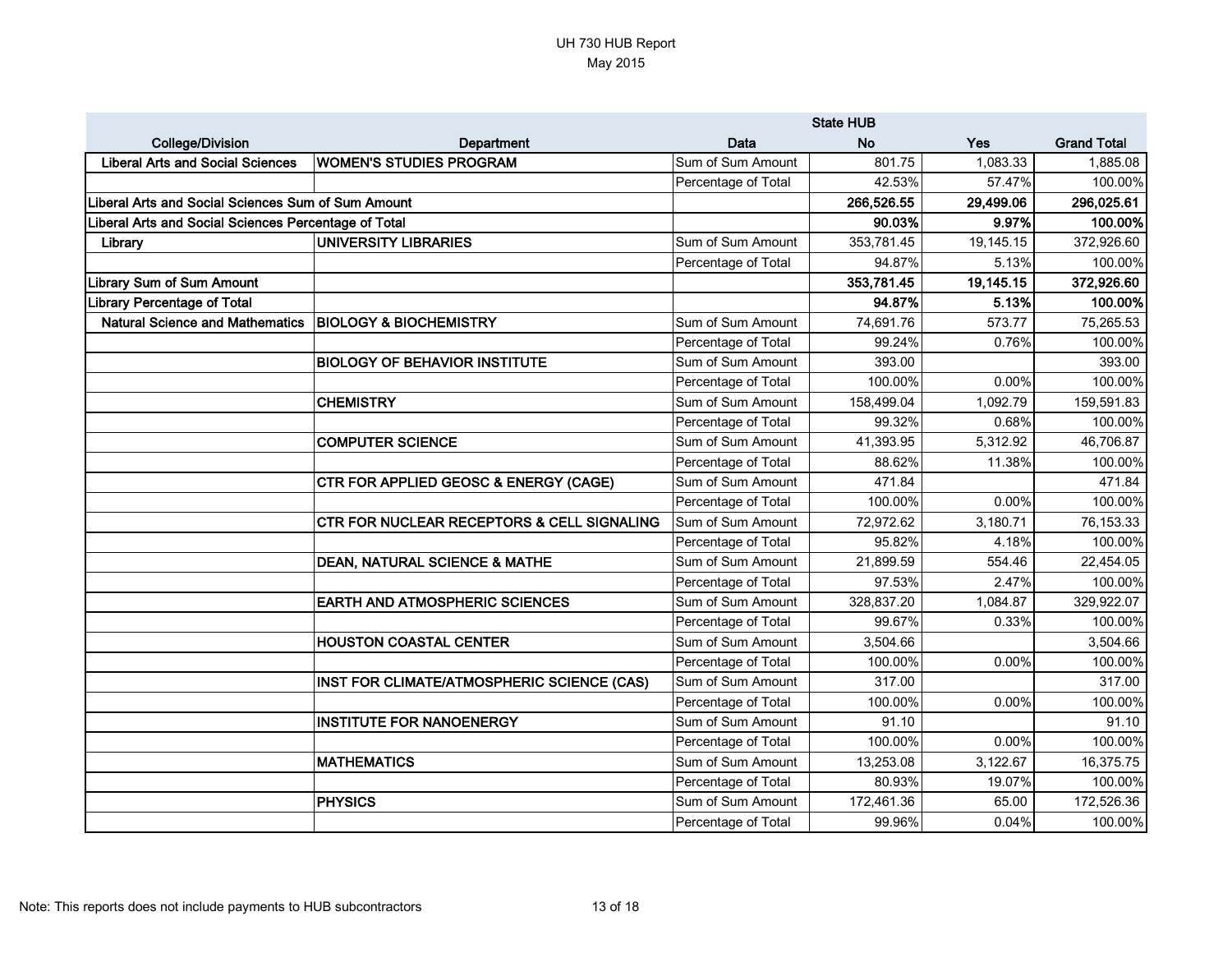|                                                     |                                           | <b>State HUB</b>    |            |           |                    |
|-----------------------------------------------------|-------------------------------------------|---------------------|------------|-----------|--------------------|
| <b>College/Division</b>                             | <b>Department</b>                         | Data                | <b>No</b>  | Yes       | <b>Grand Total</b> |
| Natural Science and Mathematics Sum of Sum Amount   |                                           |                     | 888,786.20 | 14,987.19 | 903,773.39         |
| Natural Science and Mathematics Percentage of Total |                                           |                     | 98.34%     | 1.66%     | 100.00%            |
| Optometry                                           | <b>DEAN, OPTOMETRY</b>                    | Sum of Sum Amount   | 50,740.47  | 20,210.77 | 70,951.24          |
|                                                     |                                           | Percentage of Total | 71.51%     | 28.49%    | 100.00%            |
|                                                     | <b>OPT VISION SCIENCES</b>                | Sum of Sum Amount   | 72,222.09  |           | 72,222.09          |
|                                                     |                                           | Percentage of Total | 100.00%    | 0.00%     | 100.00%            |
|                                                     | <b>OPTOMETRY CLINIC</b>                   | Sum of Sum Amount   | 316,110.69 | 7,017.54  | 323,128.23         |
|                                                     |                                           | Percentage of Total | 97.83%     | 2.17%     | 100.00%            |
| <b>Optometry Sum of Sum Amount</b>                  |                                           |                     | 439,073.25 | 27,228.31 | 466,301.56         |
| Optometry Percentage of Total                       |                                           |                     | 94.16%     | 5.84%     | 100.00%            |
| Pharmacy                                            | <b>CLINICAL PHARMACY &amp; ADMINISTRA</b> | Sum of Sum Amount   | 21,062.28  | 1,425.67  | 22,487.95          |
|                                                     |                                           | Percentage of Total | 93.66%     | 6.34%     | 100.00%            |
|                                                     | <b>DEAN, PHARMACY</b>                     | Sum of Sum Amount   | 88,736.31  | 6,226.75  | 94,963.06          |
|                                                     |                                           | Percentage of Total | 93.44%     | 6.56%     | 100.00%            |
|                                                     | <b>EXPERIENTIAL PROGRAMS</b>              | Sum of Sum Amount   | 17,109.99  | 198.02    | 17,308.01          |
|                                                     |                                           | Percentage of Total | 98.86%     | 1.14%     | 100.00%            |
|                                                     | <b>INSTITUTE FOR DRUG EDUCATION</b>       | Sum of Sum Amount   | 1,120.85   |           | 1,120.85           |
|                                                     |                                           | Percentage of Total | 100.00%    | 0.00%     | 100.00%            |
|                                                     | PHAR HEALTH OUTCOMES & POLICY             | Sum of Sum Amount   | 661.88     |           | 661.88             |
|                                                     |                                           | Percentage of Total | 100.00%    | 0.00%     | 100.00%            |
|                                                     | PHARMACOLOGICAL & PHARMACEUTIC            | Sum of Sum Amount   | 120,683.46 | 8,332.37  | 129,015.83         |
|                                                     |                                           | Percentage of Total | 93.54%     | 6.46%     | 100.00%            |
|                                                     | <b>STUDENT SERVICES PHARMACY</b>          | Sum of Sum Amount   | 1,448.39   | 502.51    | 1,950.90           |
|                                                     |                                           | Percentage of Total | 74.24%     | 25.76%    | 100.00%            |
| Pharmacy Sum of Sum Amount                          |                                           |                     | 250,823.16 | 16,685.32 | 267,508.48         |
| <b>Pharmacy Percentage of Total</b>                 |                                           |                     | 93.76%     | 6.24%     | 100.00%            |
| Research                                            | ADV SUPERCONDUCTIVITY MANUF INST (ASMI)   | Sum of Sum Amount   | 1,825.00   |           | 1,825.00           |
|                                                     |                                           | Percentage of Total | 100.00%    | 0.00%     | 100.00%            |
|                                                     | <b>ANIMAL CARE OPERATIONS</b>             | Sum of Sum Amount   | 42,962.78  | 232.79    | 43,195.57          |
|                                                     |                                           | Percentage of Total | 99.46%     | 0.54%     | 100.00%            |
|                                                     | <b>BUSINESS OPERATIONS &amp; IT</b>       | Sum of Sum Amount   | 556.74     | 278.98    | 835.72             |
|                                                     |                                           | Percentage of Total | 66.62%     | 33.38%    | 100.00%            |
|                                                     | CENTER FOR ADVANCED COMPUTING & DATA SYS  | Sum of Sum Amount   | 9,414.28   | 136.26    | 9,550.54           |
|                                                     |                                           | Percentage of Total | 98.57%     | 1.43%     | 100.00%            |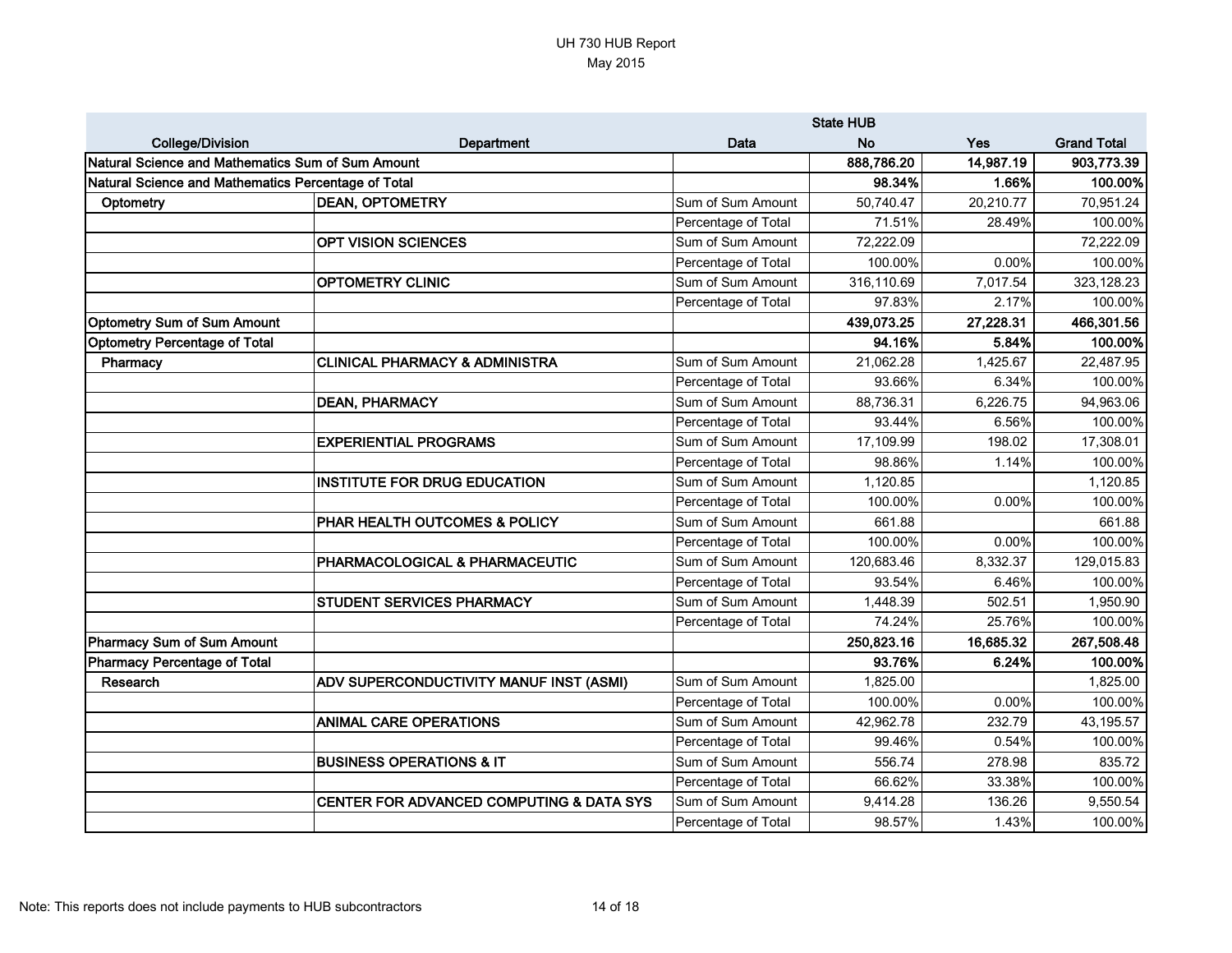|                                     |                                                | <b>State HUB</b>    |            |          |                    |
|-------------------------------------|------------------------------------------------|---------------------|------------|----------|--------------------|
| <b>College/Division</b>             | <b>Department</b>                              | Data                | <b>No</b>  | Yes      | <b>Grand Total</b> |
| Research                            | <b>CENTER FOR ADVANCED MATERIALS</b>           | Sum of Sum Amount   | 12,521.37  |          | 12,521.37          |
|                                     |                                                | Percentage of Total | 100.00%    | 0.00%    | 100.00%            |
|                                     | <b>ENVIRONMENT HEALTH &amp; LIFE SAFETY</b>    | Sum of Sum Amount   | 10,706.41  |          | 10,706.41          |
|                                     |                                                | Percentage of Total | 100.00%    | 0.00%    | 100.00%            |
|                                     | <b>GRANT DEVELOPMENT</b>                       | Sum of Sum Amount   | 375.75     | 944.50   | 1,320.25           |
|                                     |                                                | Percentage of Total | 28.46%     | 71.54%   | 100.00%            |
|                                     | <b>GRANTS AND CONTRACTS</b>                    | Sum of Sum Amount   | 469.61     | 232.77   | 702.38             |
|                                     |                                                | Percentage of Total | 66.86%     | 33.14%   | 100.00%            |
|                                     | OFFICE OF INTELLECTUAL PROPERTY MGMT           | Sum of Sum Amount   | 113,793.67 |          | 113,793.67         |
|                                     |                                                | Percentage of Total | 100.00%    | 0.00%    | 100.00%            |
|                                     | <b>RESEARCH</b>                                | Sum of Sum Amount   | 27,688.79  | 1,520.99 | 29,209.78          |
|                                     |                                                | Percentage of Total | 94.79%     | 5.21%    | 100.00%            |
|                                     | <b>RESEARCH INVESTMENT FUND</b>                | Sum of Sum Amount   | 17,834.45  |          | 17,834.45          |
|                                     |                                                | Percentage of Total | 100.00%    | 0.00%    | 100.00%            |
|                                     | <b>RESEARCH POLICIES/COMPLIANCE/COMMITTEES</b> | Sum of Sum Amount   | 299.81     |          | 299.81             |
|                                     |                                                | Percentage of Total | 100.00%    | 0.00%    | 100.00%            |
|                                     | <b>TIMES</b>                                   | Sum of Sum Amount   | 40,229.06  | 234.97   | 40,464.03          |
|                                     |                                                | Percentage of Total | 99.42%     | 0.58%    | 100.00%            |
|                                     | TX CTR SUPERCONDUCTIVITY AT UH                 | Sum of Sum Amount   | 51,242.85  | 684.30   | 51,927.15          |
|                                     |                                                | Percentage of Total | 98.68%     | 1.32%    | 100.00%            |
|                                     | TX OBESITY RESEARCH CENTER                     | Sum of Sum Amount   | 90.00      |          | 90.00              |
|                                     |                                                | Percentage of Total | 100.00%    | 0.00%    | 100.00%            |
|                                     | UH SEQUENCING CORE FACILITY                    | Sum of Sum Amount   | 3,518.00   |          | 3,518.00           |
|                                     |                                                | Percentage of Total | 100.00%    | 0.00%    | 100.00%            |
| <b>Research Sum of Sum Amount</b>   |                                                |                     | 333,528.57 | 4,265.56 | 337,794.13         |
| <b>Research Percentage of Total</b> |                                                |                     | 98.74%     | 1.26%    | 100.00%            |
| <b>Student Affairs</b>              | <b>ADMISSIONS</b>                              | Sum of Sum Amount   | 32,006.31  | 732.23   | 32,738.54          |
|                                     |                                                | Percentage of Total | 97.76%     | 2.24%    | 100.00%            |
|                                     | <b>CAMPUS RECREATION</b>                       | Sum of Sum Amount   | 25,783.34  | 3,586.22 | 29,369.56          |
|                                     |                                                | Percentage of Total | 87.79%     | 12.21%   | 100.00%            |
|                                     | <b>CENTER FOR DIVERSITY &amp; INCLUSION</b>    | Sum of Sum Amount   | 1,775.17   | 870.31   | 2,645.48           |
|                                     |                                                | Percentage of Total | 67.10%     | 32.90%   | 100.00%            |
|                                     | <b>CENTER FOR LEADERSHIP &amp; FSL</b>         | Sum of Sum Amount   | 458.40     |          | 458.40             |
|                                     |                                                | Percentage of Total | 100.00%    | $0.00\%$ | 100.00%            |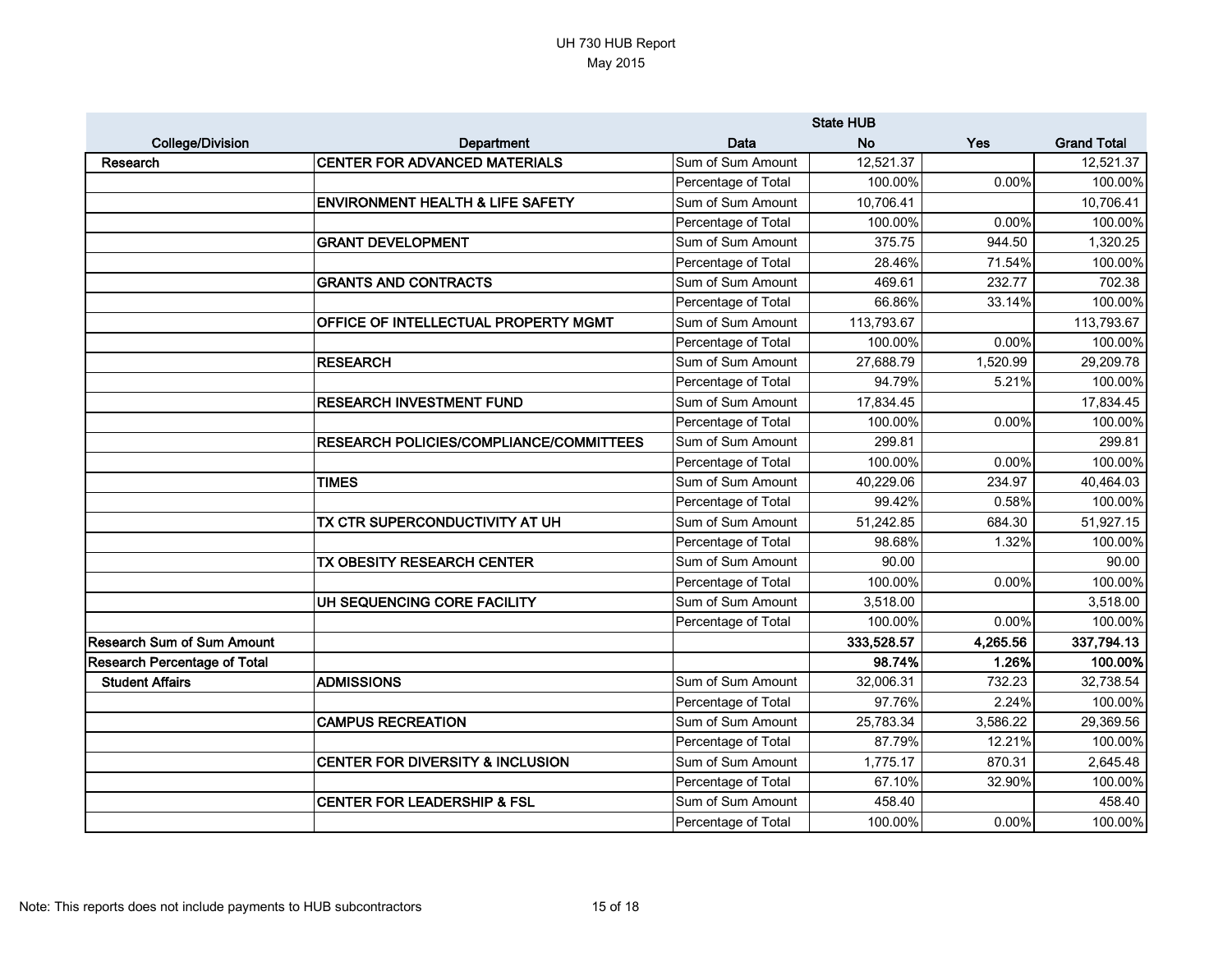|                         |                                          | <b>State HUB</b>    |            |           |                    |
|-------------------------|------------------------------------------|---------------------|------------|-----------|--------------------|
| <b>College/Division</b> | Department                               | Data                | <b>No</b>  | Yes       | <b>Grand Total</b> |
| <b>Student Affairs</b>  | CENTER FOR STUDENT INVOLVEMENT           | Sum of Sum Amount   | 347,914.61 | 2,790.45  | 350,705.06         |
|                         |                                          | Percentage of Total | 99.20%     | 0.80%     | 100.00%            |
|                         | <b>CENTER FOR STUDENT MEDIA</b>          | Sum of Sum Amount   | 16,078.22  | 607.52    | 16,685.74          |
|                         |                                          | Percentage of Total | 96.36%     | 3.64%     | 100.00%            |
|                         | CENTER FOR STUDENTS W/DISABILITIES       | Sum of Sum Amount   | 70,350.75  | 30,355.88 | 100,706.63         |
|                         |                                          | Percentage of Total | 69.86%     | 30.14%    | 100.00%            |
|                         | <b>CHILDREN'S LEARNING CENTER</b>        | Sum of Sum Amount   | 6,608.28   | 2,200.72  | 8,809.00           |
|                         |                                          | Percentage of Total | 75.02%     | 24.98%    | 100.00%            |
|                         | <b>COUNSELING AND PSYCH SVCS</b>         | Sum of Sum Amount   | 3,998.03   | 1,744.28  | 5,742.31           |
|                         |                                          | Percentage of Total | 69.62%     | 30.38%    | 100.00%            |
|                         | <b>DEAN OF STUDENTS</b>                  | Sum of Sum Amount   | 8,665.35   | 22,881.04 | 31,546.39          |
|                         |                                          | Percentage of Total | 27.47%     | 72.53%    | 100.00%            |
|                         | <b>ENROLLMENT MANAGEMENT SERVICES</b>    | Sum of Sum Amount   | 521.43     | 126.10    | 647.53             |
|                         |                                          | Percentage of Total | 80.53%     | 19.47%    | 100.00%            |
|                         | <b>ENROLLMENT MGMT PROD SUPPORT</b>      | Sum of Sum Amount   | 8,147.67   | 662.27    | 8,809.94           |
|                         |                                          | Percentage of Total | 92.48%     | 7.52%     | 100.00%            |
|                         | <b>LGBT RESOURCE CENTER</b>              | Sum of Sum Amount   | 378.90     | 116.61    | 495.51             |
|                         |                                          | Percentage of Total | 76.47%     | 23.53%    | 100.00%            |
|                         | OFFICE OF THE UNIVERSITY REGISTRAR       | Sum of Sum Amount   | 10,760.72  | 213.60    | 10,974.32          |
|                         |                                          | Percentage of Total | 98.05%     | 1.95%     | 100.00%            |
|                         | <b>RELIGION CENTER</b>                   | Sum of Sum Amount   | 369.69     |           | 369.69             |
|                         |                                          | Percentage of Total | 100.00%    | 0.00%     | 100.00%            |
|                         | <b>SCHOLARSHIPS AND FINANCIAL AID</b>    | Sum of Sum Amount   | 9,245.53   | 4,906.14  | 14,151.67          |
|                         |                                          | Percentage of Total | 65.33%     | 34.67%    | 100.00%            |
|                         | <b>STU COMMUNICATION &amp; MARKETING</b> | Sum of Sum Amount   | 1,050.41   |           | 1,050.41           |
|                         |                                          | Percentage of Total | 100.00%    | 0.00%     | 100.00%            |
|                         | <b>STUDENT AFFAIRS</b>                   | Sum of Sum Amount   | 777.95     | 355.61    | 1,133.56           |
|                         |                                          | Percentage of Total | 68.63%     | 31.37%    | 100.00%            |
|                         | <b>STUDENT AFFAIRS IT SERVICES</b>       | Sum of Sum Amount   | 2,684.85   | 409.98    | 3,094.83           |
|                         |                                          | Percentage of Total | 86.75%     | 13.25%    | 100.00%            |
|                         | <b>STUDENT CENTER</b>                    | Sum of Sum Amount   | 29,911.14  | 65,795.13 | 95,706.27          |
|                         |                                          | Percentage of Total | 31.25%     | 68.75%    | 100.00%            |
|                         | <b>STUDENT HEALTH CENTER</b>             | Sum of Sum Amount   | 19,247.98  | 2,694.18  | 21,942.16          |
|                         |                                          | Percentage of Total | 87.72%     | 12.28%    | 100.00%            |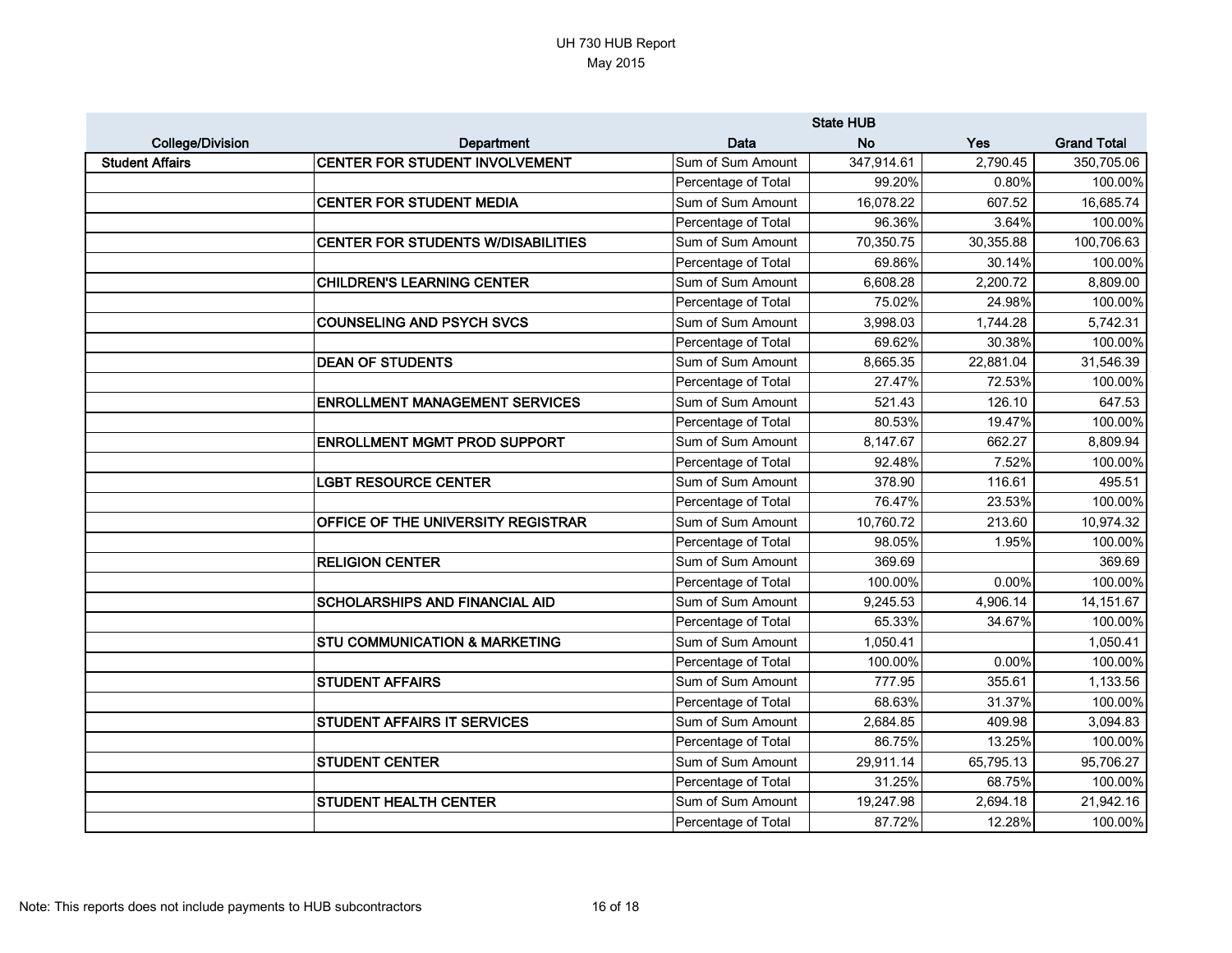|                                            |                                                                      | <b>State HUB</b>    |            |            |                    |
|--------------------------------------------|----------------------------------------------------------------------|---------------------|------------|------------|--------------------|
| <b>College/Division</b>                    | <b>Department</b>                                                    | Data                | <b>No</b>  | Yes        | <b>Grand Total</b> |
| <b>Student Affairs</b>                     | STUDENT HOUSING - RESID LIFE (PH)                                    | Sum of Sum Amount   | 27,062.67  | 2,237.60   | 29,300.27          |
|                                            |                                                                      | Percentage of Total | 92.36%     | 7.64%      | 100.00%            |
|                                            | UNIVERSITY CAREER SERVICES                                           | Sum of Sum Amount   | 1,705.07   | 738.44     | 2,443.51           |
|                                            |                                                                      | Percentage of Total | 69.78%     | 30.22%     | 100.00%            |
|                                            | <b>URBAN EXPERIENCE VPSA</b>                                         | Sum of Sum Amount   | 273.95     |            | 273.95             |
|                                            |                                                                      | Percentage of Total | 100.00%    | 0.00%      | 100.00%            |
|                                            | <b>VETERAN SERVICES</b>                                              | Sum of Sum Amount   | 789.15     |            | 789.15             |
|                                            |                                                                      | Percentage of Total | 100.00%    | 0.00%      | 100.00%            |
|                                            | <b>WELLNESS CENTER</b>                                               | Sum of Sum Amount   | 3,768.38   | 7,481.15   | 11,249.53          |
|                                            |                                                                      | Percentage of Total | 33.50%     | 66.50%     | 100.00%            |
|                                            | <b>WOMEN &amp; GENDER RESOURCE CENTER</b>                            | Sum of Sum Amount   | 142.11     | 173.42     | 315.53             |
|                                            |                                                                      | Percentage of Total | 45.04%     | 54.96%     | 100.00%            |
| Student Affairs Sum of Sum Amount          |                                                                      |                     | 630,476.06 | 151,678.88 | 782,154.94         |
| <b>Student Affairs Percentage of Total</b> |                                                                      |                     | 80.61%     | 19.39%     | 100.00%            |
| Technology                                 | CENTER FOR TECHNOLOGY LITERACY                                       | Sum of Sum Amount   | 1,079.75   | 32.50      | 1,112.25           |
|                                            |                                                                      | Percentage of Total | 97.08%     | 2.92%      | 100.00%            |
|                                            | <b>CONSTRUCTION MANAGEMENT</b>                                       | Sum of Sum Amount   | 1,585.90   | 2,999.25   | 4,585.15           |
|                                            |                                                                      | Percentage of Total | 34.59%     | 65.41%     | 100.00%            |
|                                            | CTR FOR INFO SCRTY, RES & EDU                                        | Sum of Sum Amount   | 1,846.66   |            | 1,846.66           |
|                                            |                                                                      | Percentage of Total | 100.00%    | 0.00%      | 100.00%            |
|                                            | <b>DEAN, TECHNOLOGY</b>                                              | Sum of Sum Amount   | 16,382.64  | 4,151.19   | 20,533.83          |
|                                            |                                                                      | Percentage of Total | 79.78%     | 20.22%     | 100.00%            |
|                                            | <b>ENGINEERING TECHNOLOGY</b>                                        | Sum of Sum Amount   | 12,289.34  | 178.64     | 12,467.98          |
|                                            |                                                                      | Percentage of Total | 98.57%     | 1.43%      | 100.00%            |
|                                            | HUMAN DEVELOP AND CONSUMER SCI                                       | Sum of Sum Amount   | 18,263.09  | 1,278.43   | 19,541.52          |
|                                            |                                                                      | Percentage of Total | 93.46%     | 6.54%      | 100.00%            |
|                                            | <b>INFORMATION &amp; LOGISTICS TECH</b>                              | Sum of Sum Amount   | 4,855.95   | 3,990.15   | 8,846.10           |
|                                            |                                                                      | Percentage of Total | 54.89%     | 45.11%     | 100.00%            |
|                                            | TX MANUFACTURING ASSISTANCE CTR (TMAC)                               | Sum of Sum Amount   | 229.98     |            | 229.98             |
|                                            |                                                                      | Percentage of Total | 100.00%    | 0.00%      | 100.00%            |
| <b>Technology Sum of Sum Amount</b>        |                                                                      |                     | 56,533.31  | 12,630.16  | 69,163.47          |
| <b>Technology Percentage of Total</b>      |                                                                      |                     | 81.74%     | 18.26%     | 100.00%            |
|                                            | Univ Marketing, Comm & Media Re MARKETING-UNIV MKT, COMM & MEDIA REL | Sum of Sum Amount   | 24,651.47  | 130,000.00 | 154,651.47         |
|                                            |                                                                      | Percentage of Total | 15.94%     | 84.06%     | 100.00%            |